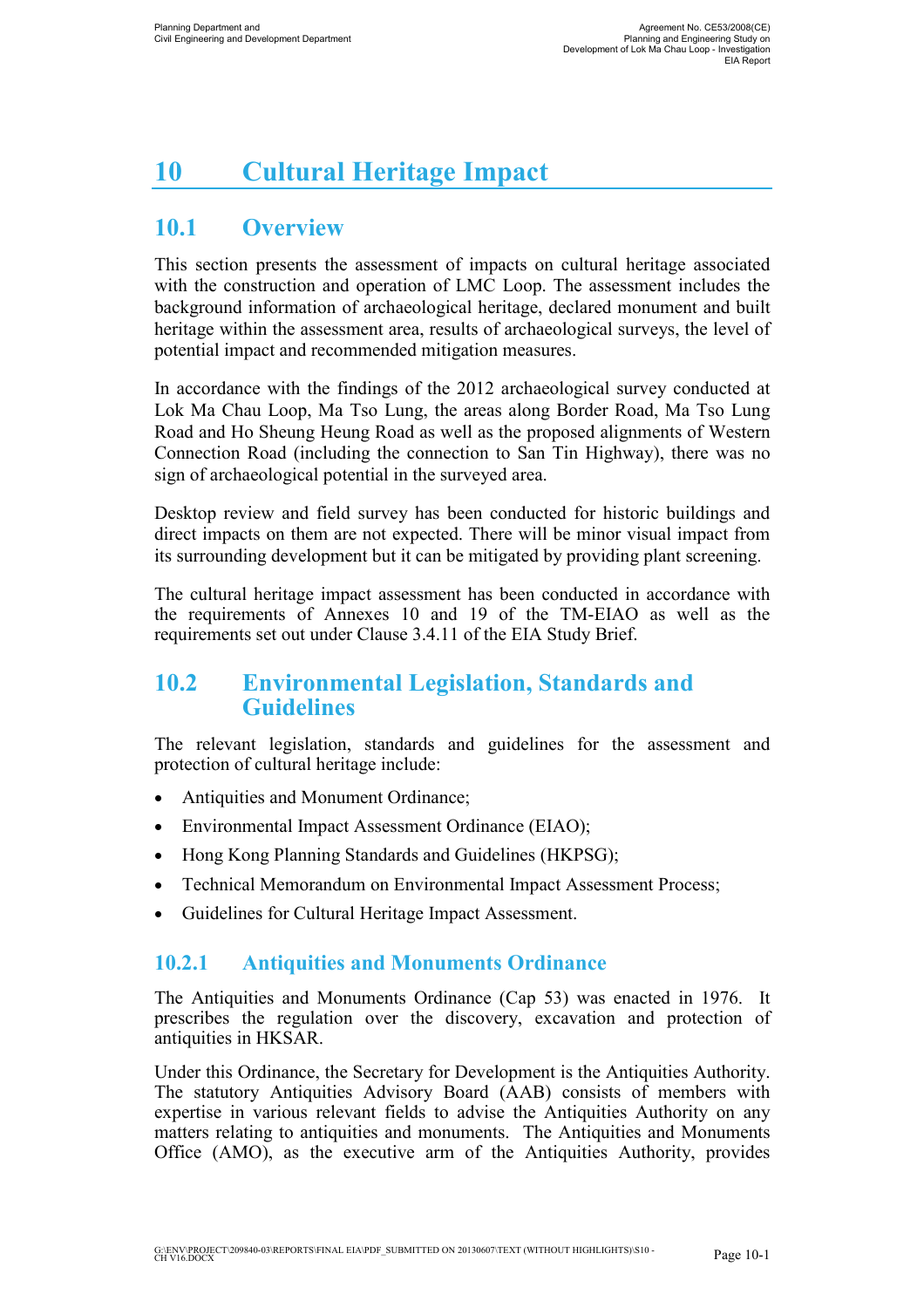secretarial and executive support to the AAB in conserving places of historical and archaeological interest.

The Antiquities Authority may, after consulting AAB and with the approval of the Chief Executive as well as the publication of the notice in government gazette, legally declare a place to be protected. The Antiquities Authority is empowered to prevent alterations, or to impose conditions upon any proposed alterations as appropriate to protect the monument.

In addition to declared monuments, a large number and variety of sites of cultural heritage are identified and recorded by AMO. Recorded historic buildings and structures are classified into Grades 1, 2 and 3 by AAB to indicate their relative importance, as defined below:

- Grade 1 Buildings of outstanding merit, which every effort should be made to preserve if possible.
- Grade 2 Buildings of special merit; efforts should be made to selectively preserve.
- Grade 3 Buildings of some merit; preservation in some form would be desirable and alternative means could be considered if preservation is not practicable.

Although graded buildings and structures carry no statutory protection, the Government has administrative procedures that require conservation be given to those historic buildings and sites of cultural heritage.

For sites of archaeological interest, antiquities (as defined under the Antiquities and Monuments Ordinance) discovered after 1976 are, by law, properties of the government. All discoveries of antiquities or supposed antiquities must also be reported. The excavation and search for antiquities require a licence from the Authority.

### 10.2.2 Environmental Impact Assessment Ordinance

The Environmental Impact Assessment Ordinance (Cap 499) (EIAO), implemented on 1 April 1998, stipulates that consideration shall be given to cultural heritage and archaeological issues as part of the EIA process. The purpose of EIAO is to avoid, minimise and control the adverse impact on the environment of designated projects, through the application of the EIA process and the Environmental Permit (EP) system.

#### 10.2.3 Hong Kong Planning Standards and Guidelines

Chapter 10 of the Hong Kong Planning Standards and Guidelines (HKPSG) provides general guidelines and measures relating to the conservation of historic buildings, sites of archaeological interest and other antiquities. The guidelines detail the methods for the conservation and preservation of protected monuments, the method of identifying and recording antiquities, particularly buildings which should be conserved and the recording and grading of such buildings and sites of archaeological interest.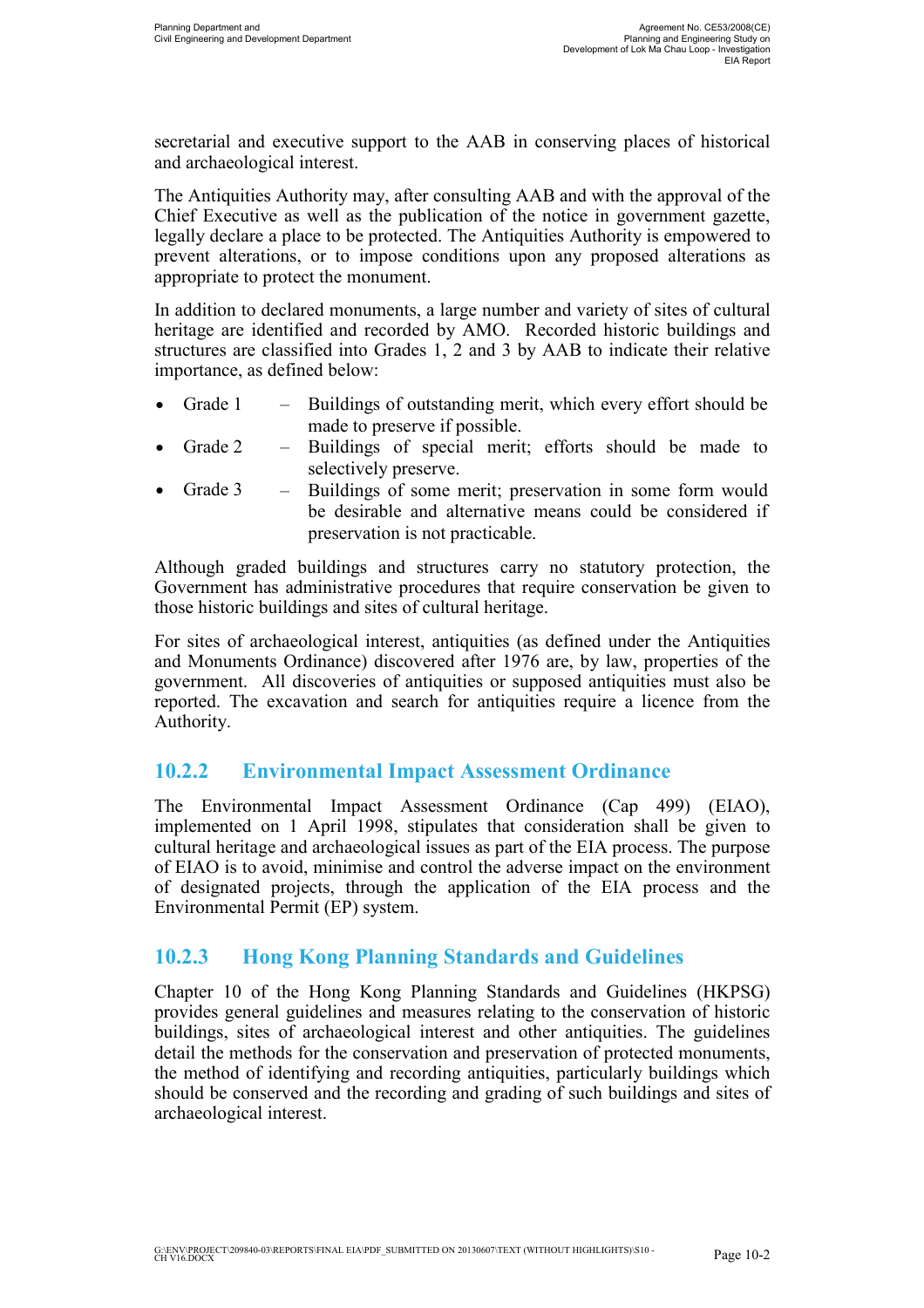### 10.2.4 Technical Memorandum on Environmental Impact Assessment Process

The general criteria and guidelines for evaluating and assessing impacts to cultural heritage are listed in Annexes 10 and 19 of the TM-EIAO. Annexes 10 and 19 of the TM-EIAO cite the following:

- criteria for evaluating the impacts on sites of cultural heritage;
- guidelines for impact assessment;
- the general presumption in favour of the protection and conservation of all sites of cultural heritage because they provide an essential, finite and irreplaceable link between the past and the future and are points of reference identified for culture and tradition;
- preservation in totality and measures for the integration of sites of cultural heritage into the proposed project will be a beneficial impact; and
- adverse impacts on sites of cultural heritage shall be kept to the absolute minimum.

The Guidance Note on Assessment of Impact on Site of Cultural Heritage in Environmental Impact Assessment Studies (http://www.epd.gov.hk/eia/english/guid/cultural/basis.html) serves as a reference to facilitate an understanding of the requirements set out in Annexes 10 and 19 of the TM-EIAO for assessing impacts on sites of cultural heritage in EIA studies.

#### 10.2.5 Guidelines for Cultural Heritage Impact Assessment

The Guidelines for Cultural Heritage Impact Assessment was issued by AMO to outline the technical requirement for conducting terrestrial archaeological and built heritage impact assessments including the parameters and scope of baseline study for cultural heritage, desktop research, field survey and reporting requirement, as well as, the guideline for evaluating the significance of impacts and recommending mitigation measures.

## 10.3 Description of the Environment

### 10.3.1 Brief History

Before the training of Shenzhen River, the Lok Ma Chau Loop (LMC Loop) was under administration of Shenzhen and in the form of agricultural land and fish ponds in 1980s and early 1990s. It was used as a dumping ground for mud extracted from Shenzhen River Training Works Stages 1 and 2 before 1997. The administration of LMC Loop was then transferred to Hong Kong since 1997. The area was currently vacant.

In the vicinity outside LMC Loop, it kept a rural condition with several traditional Chinese villages. Detailed history of individual villages and areas of archaeological potential were discussed below.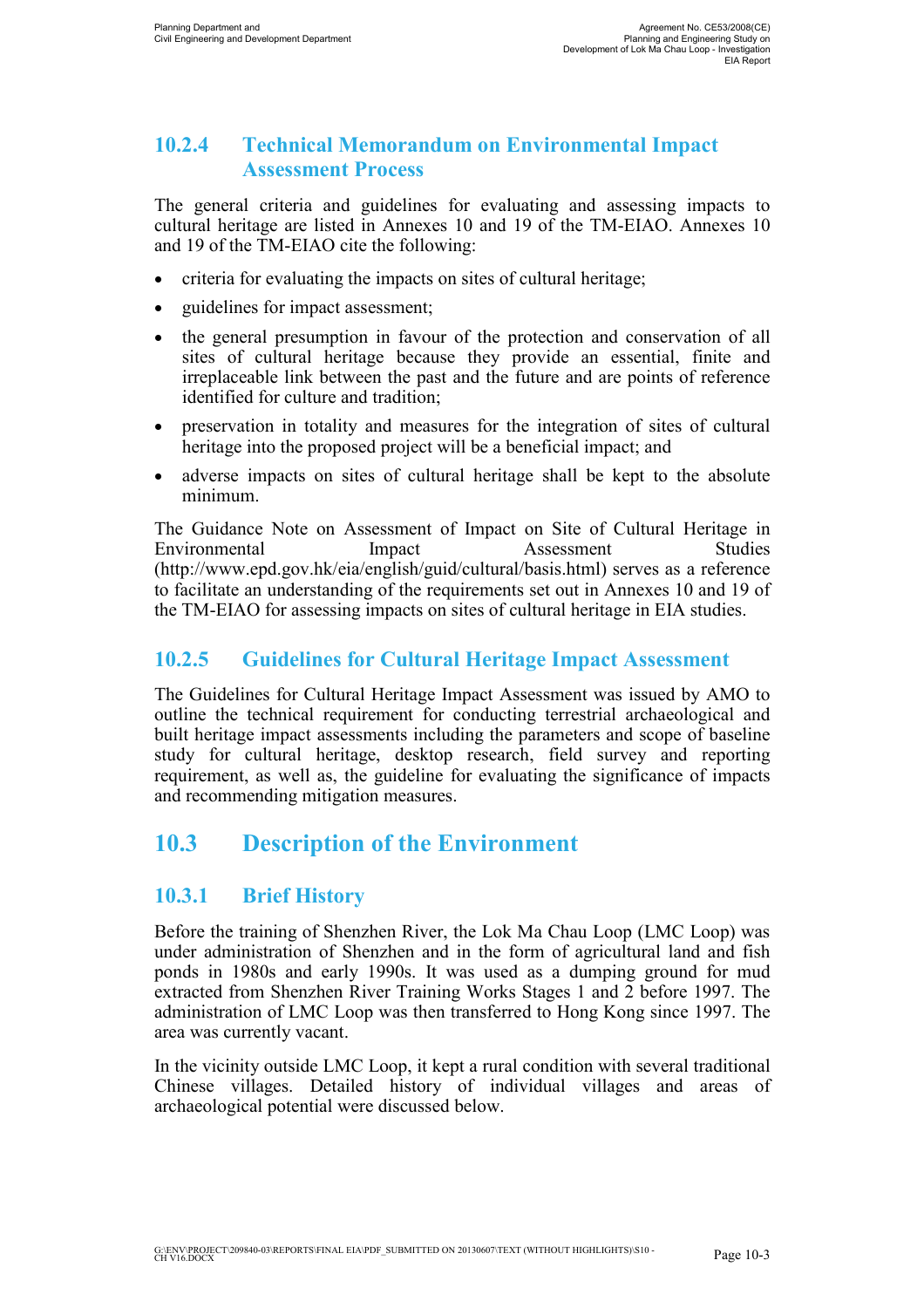### 10.3.2 Geology and Topography

The landscape setting within the Project includes both the undulating sedimentary hills to the east of the LMC Loop and the Quaternary alluvial plain in and around the LMC Loop - characterised by marshland and fishponds. This alluvial plain was part of an extensive shallow sea less than 2000 years ago. Since this period silt and floodplain deposits have produced a prograded estuarine coastline with the landscape gradually reclaimed over the past 1000 years for paddy agriculture and later fishpond development [10-1].

The broad-scale disturbance of the LMC Loop and surrounding landscape by local dumping of contaminated mud, and by conversion from paddy fields to fish ponds in the past 40 years in the area surrounding the LMC Loop, has obscured much of the original landscape. Reference to aerial photos (Figures A10-1.4 to A10-1.9 in Appendix 10-1) and old maps (Figures A10-1.1 to A10-1.3 in Appendix 10-1) were made during this study although these proved to be of limited value for locating early sites of archaeological interest in such a landscape.

Maps of the  $16<sup>th</sup>$  and  $18<sup>th</sup>$  centuries for this part of Hong Kong such as the Coastal Map of Kwang Tung (1553) and Map by Chan Lun Kwing (1730) are highly stylized maps which only represent large settlements or forts. No evidence of substantial settlement within the Sham Chun (Shenzhen) region can be inferred from these early sources.

Sham Chun is shown on a similarly stylized map (Gazetteer Map of Hong Kong (1864)) (Figure A10-1.1 in Appendix 10-1). The villages of Lok Ma Chau, Lo Wu and Sham Chun are shown on a similarly stylized lease map of Hong Kong produced in 1898 (Figure A10-1.2 in Appendix 10-1). Lok Ma Chau and Sham Chun are also shown on a Tourists Guide to Hong Kong Map by R.C Hurley published in 1898 (Figure A10-1.3 in Appendix 10-1).

Maps produced in the early  $20<sup>th</sup>$  century - which include 1905 Demarcation maps and 1913 1:31,360 scale topographic maps - also show that the region of the present LMC Loop and surrounding area was not a focus of prominent settlement or development.

The landscape of paddy fields which characterized the low lying landscape in and around Lok Ma Chau and Shenzhen was gradually converted into fish ponds during the 1970s and 1980s. As will be discussed later, while fish pond construction has disturbed the landscape, such disturbance has thrown up traces of the early historic period activity beneath formerly drained areas or on landforms of slightly higher elevation, since been obscured by siltation.

The most recent and profound impact on the landscape of the LMC Loop and surrounding study area has been the widening or "training" of the Shenzhen River and subsequent truncation of the LMC Loop. A sequence of aerial photographs between 1973 and 2008 (Figures A10-1.4 to A10-1.9 in Appendix 10-1) shows that the training works have occurred between 1995 and 1997. Prior to this period the LMC Loop was occupied predominantly by paddy fields with minor fish pond development. Development of Shenzhen New Town which has occurred on the northern side of the River commenced about a decade earlier.

The LMC Loop has been the site of widespread dumping of dredged sediment including contaminated material which covers much of the site shown in the aerial photographs of year 2000.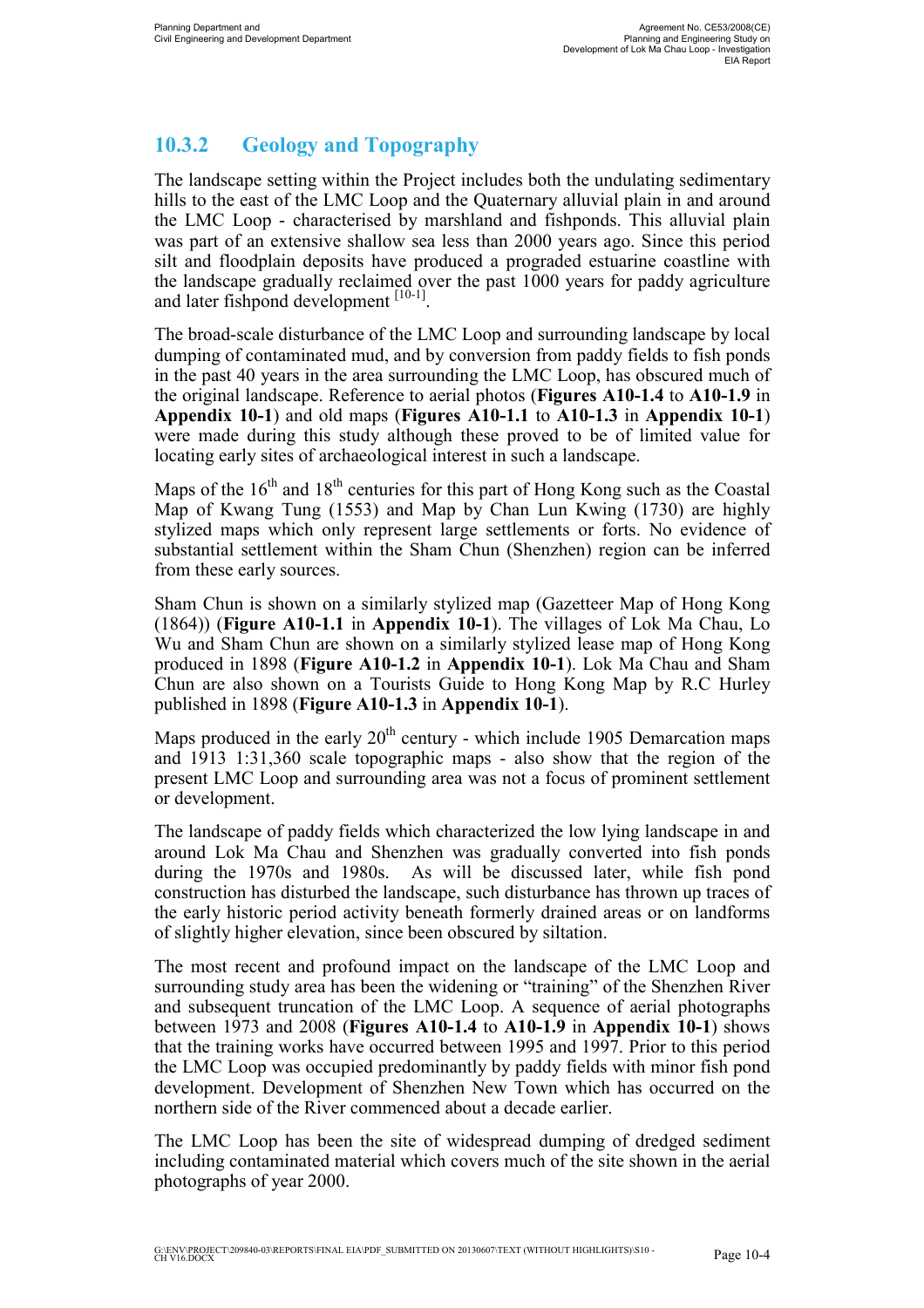Approximately 70 ha of land in the LMC Loop were backfilled with waste sediments from the Phase I Regulation of Shenzhen River works. Regulation of Shenzhen River Phase II works followed in 1996 and was completed in 2000. The LMC Loop was divided into upstream and downstream disposal area for waste sediments. The area was landscaped and vegetated after the completion of Phase II works. According to the DSD, approximately 4 million  $m^3$  of soil sediment from the works of Phase I and Phase II Regulation of Shenzhen River were disposed in the LMC Loop. Together with the sediment originally in the LMC Loop, there is a total of approximately 4.5 million  $m<sup>3</sup>$  of sediment.

These works will have substantially covered much of the LMC Loop area and therefore considerably reduced the archaeological potential of this area.

### 10.3.3 Review of Previous Archaeological Investigation

There have been limited previous archaeological studies within 300m from the boundary of the Project within HKSAR. The location plan of previous archaeological investigation is presented in Figure 10.1.

Part of the Sheung Shui – LMC Spur Line EIA study  $[10-8]$  included archaeological investigation near Pun Uk Tsuen, Hill West of Pun Uk Tsuen, Chau Tau Tsuen and South of Castle Peak Road outside LMC Loop within HKSAR some of which are within the 300m assessment boundary. No archaeological remains were found during this survey.

Fragments of Tang period kiln debris and pottery dated to Han and early Tang period were discovered 500m north-east of the LMC Loop - during an archaeological survey at Ma Tso Lung for the Drainage Improvement in the Northern New Territories - Package  $\overline{B}$  in 2004<sup>[10-9]</sup>. This suggests that the fishpond areas – while considered of low heritage potential - may throw up archaeological remains by the disturbance from the fishpond construction.

A survey and follow-up archaeological excavation associated with the Shenzhen River Regulation Project (HKIA 2003)<sup>[10-10]</sup> at Yuen Leng Chai near Man Kam To – revealed Song Dynasty remains and two Song-Yuan burials of this period within an alluvial landscape similar to that at LMC.

### 10.3.4 Areas of Archaeological Potential

There are no recorded sites of archaeological interest within the assessment area. However, there are some areas of archaeological potential in the assessment area in particular around the lower hill slope including small hillocks.

Prehistorical occupation was recorded in this type of setting south of the LMC Loop at Ho Sheung Heung<sup>[10-2]</sup>. Prehistoric archaeological material has been found on lower hill slopes in the interior of the territory including Bronze Age (1500–221 BC) sites at Ngau Tam Mei<sup>[10-7]</sup>, Yuen Long<sup>[10-3]</sup>; Tong Min Tsuen, Lam Tsuen<sup>[10-7]</sup>; Wai Tau, Tai Po<sup>[10-4]</sup> and Ho Pui, Kam Tin<sup>[10-5]</sup>. Earlier material from the Late Neolithic  $(2500-1500 \text{ BC})$  – Bronze Age  $(1500-221 \text{ BC})$  has been reported from Sheung Shui Wa Shan, Sheung Shui $[10-6]$  and Hung Leng,  $F_{\text{anling}}^{[10-4]}$ .

In prehistoric times those areas which are presently occupied by fishponds and river flood plains were shallow seas fringed with marshland and mangrove<sup>[10-1]</sup>.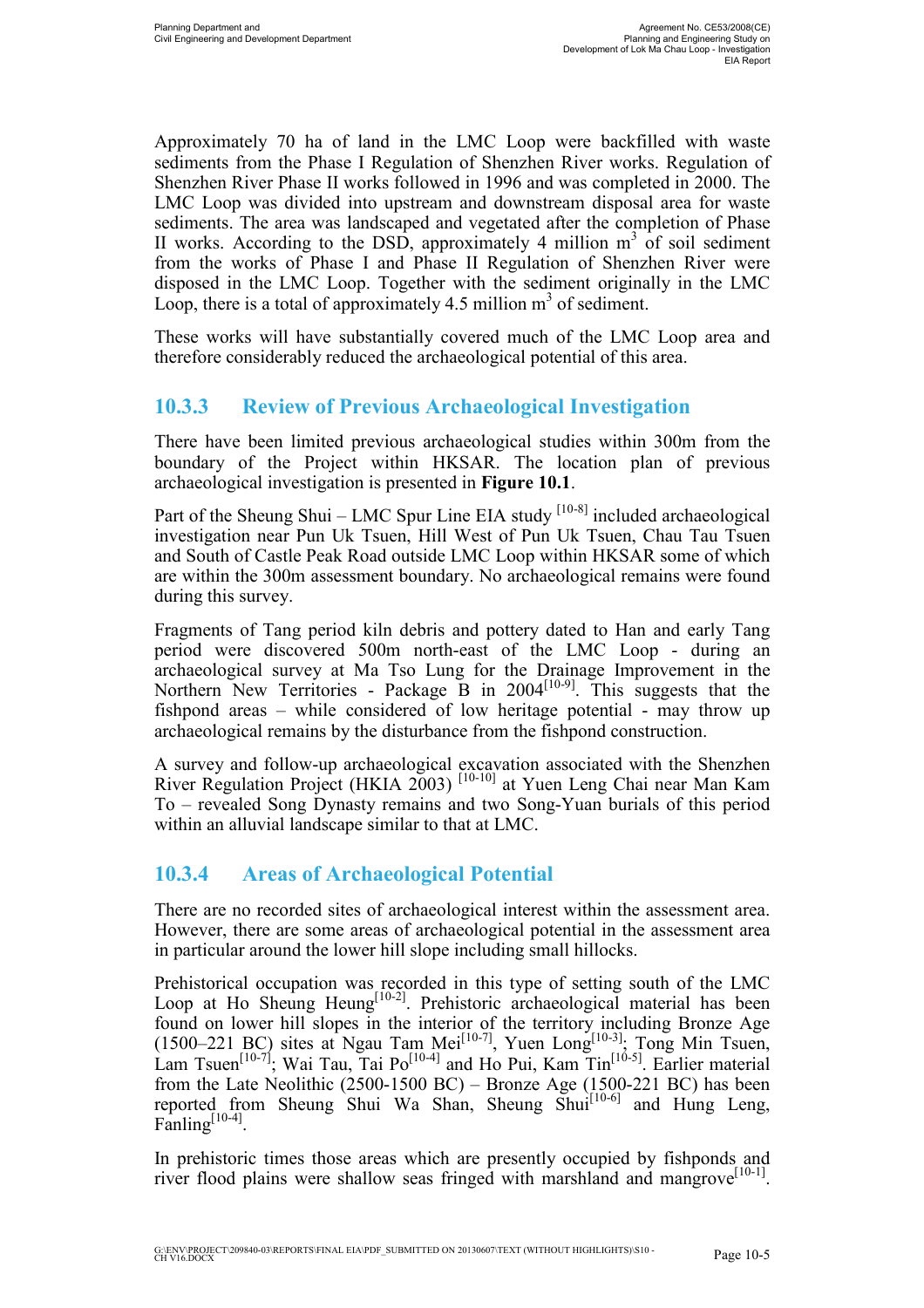Within this environment present hillocks formed islands and islets; therefore the lower hill slopes and former shorelines of these islands may have potential for prehistoric deposits.

These include hillocks north of Ping Hang and west of Ma Tso Lung as well as those west of LMC Road; west of Pun Uk Tsuen; at Pak Shek Au; just to the north-west of Pak Shek Au; and within the Ma Tso Lung Valley. These areas have moderate archaeological potential as sites of prehistoric or early historic period occupation at the edge of the former shallow  $sea^{[10-1]}$ .

The rest of the assessment area is considered with low archaeological potential including the LMC Loop which is occupied by dumped sediment; stoney and skeletal soils at higher elevation with shallow sedimentary bedrock where archaeological sequences are unlikely to be preserved; and areas of modern development such as highways, railways, roads and other infrastructure, storage yards and modern villages.

According to the Heritage Baseline Desktop Study Report under Development of LMC Loop in 2010, the areas of archaeological potentials have been assigned according to the following priority order:

#### Moderate Potential:

• Areas around the lower hill slopes including small hillocks surrounding Chau Tau Tsuen, Lok Ma Chau Tsuen and Pun Uk Tsuen but also the lower hill slopes at Ma Tso Lung area, have moderate archaeological potential as sites of prehistoric or early historic period occupation at the edge of the former shallow sea.

In prehistoric times those areas which are presently occupied by fishponds and river flood plains were shallow seas fringed with marshland and mangrove $[10-1]$ . Within this environment present hillocks formed islands and islets; therefore the lower hill slopes and former shorelines of these islands may have potential for prehistoric deposits. These include hillocks north of Ping Hang and west of Ma Tso Lung as well as those west of Lok Ma Chau Road; west of Pun Uk Tsuen; at Pak Shek Au; and just to the north-west of Pak Shek Au.

Moreover, there is a record of prehistoric occupation at Ho Sheung Heung in this type of setting south of the LMC Loop. Prehistoric archaeological material has been found on lower hill slopes in the interior of the territory including Bronze Age (1500–221 BC) sites at Ngau Tam Mei, Yuen Long <sup>[10-3]</sup>; Tong Min Tsuen, Lam Tsuen<sup>[10-7]</sup>; Wai Tau, Tai Po<sup>[10-4]</sup> and Ho Pui, Kam Tin<sup>[10-5]</sup>. Earlier material from the Late Neolithic (2500-1500 BC) – Bronze Age (1500-221BC) has been reported from Sheung Shui Wa Shan, Sheung Shui<sup>[10-6]</sup> and Hung Leng, Fanling<sup>[10-4]</sup>.

#### Low Potential:

• Fishponds and paddy fields (agricultural land) which surround the LMC Loop and the off-site areas for ecological compensation under the Shenzhen River Regulation project or LMC Spur Line have low archaeological potential.

According to the finding of a report submitted by Archaeo-Environments Ltd for the EIA study: Drainage Improvement in the Northern New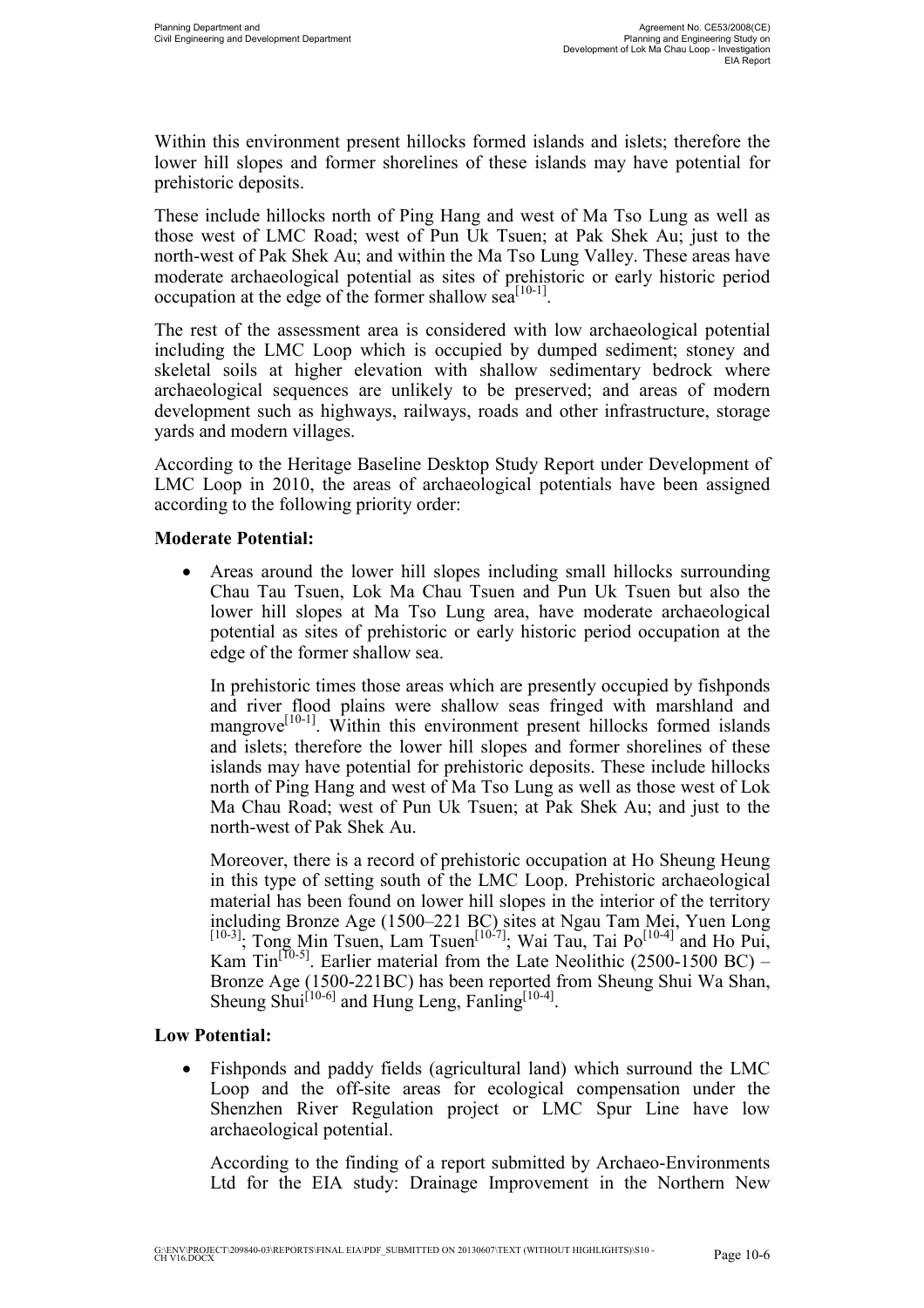Territories (NNT), Package  $B^{[10-9]}$ , fragments of Tang period kiln debris and pottery dated to Han and early Tang Dynasty (2nd to 7th Century AD) were found during field survey across an 80m arc at the edge of two adjacent fish ponds - located about 500m northeast of the LMC Loop area. The conversion from paddy fields to fish ponds in the past 40 years has resulted in disturbance which – in this case – appears to have thrown up archaeological remains from prehistory and the early historic period.

Areas within the LMC Loop occupied by dumped sediment and marshland have low archaeological potential.

#### Very Low Potential:

- Areas of higher elevation within the undulating hills to the east of the LMC Loop have very low archaeological potential as they are not commonly associated with sites of prehistoric or early historic period occupation. In addition, the low incidence of archaeological material within this landscape can be attributed to the geological setting which is characterized by stoney and skeletal soils and shallow sedimentary bedrock where archaeological sequences are unlikely to be preserved.
- Areas of modern development such as highways, railways, roads and other infrastructure, storage yards and modern villages have very low to no archaeological potential.

Figure 10.2 shows the archaeological potential within the assessment area. Archaeological survey was proposed in "moderate" archaeological potential area, which locates along Eastern and Western Connection Road. An archaeological survey at LMC Loop, Ma Tso Lung, the areas along Border Road, Ma Tso Lung Road and Ho Sheung Heung Road as well as the proposed alignments of Western Connection Road (including the connection to San Tin Highway) has been conducted in early 2012 to ascertain the identified archaeological potential within the assessment area. According to the survey findings, no sign of archaeological potential was identified in the surveyed areas.

### 10.3.5 Built Heritage Baseline Condition

The review of built heritage baseline condition generally follows the same assessment area defined. The baseline study included desktop review and field survey in the entire assessment area. A number of villages within the assessment area were identified with recorded or potential historic buildings and structures during the baseline study. Field survey has been conducted to identify and record the historic buildings and structures in these historic villages. Figures 10.3 to 10.9 show the locations of these villages and the identified historic buildings and structures inside. The details of the built heritage survey of historic buildings and structures identified in the assessment area are presented in the Appendix 10-2. For easy reference, a coding system is adopted in which "GB" and "HB" stands for Graded Building and Historic Building respectively.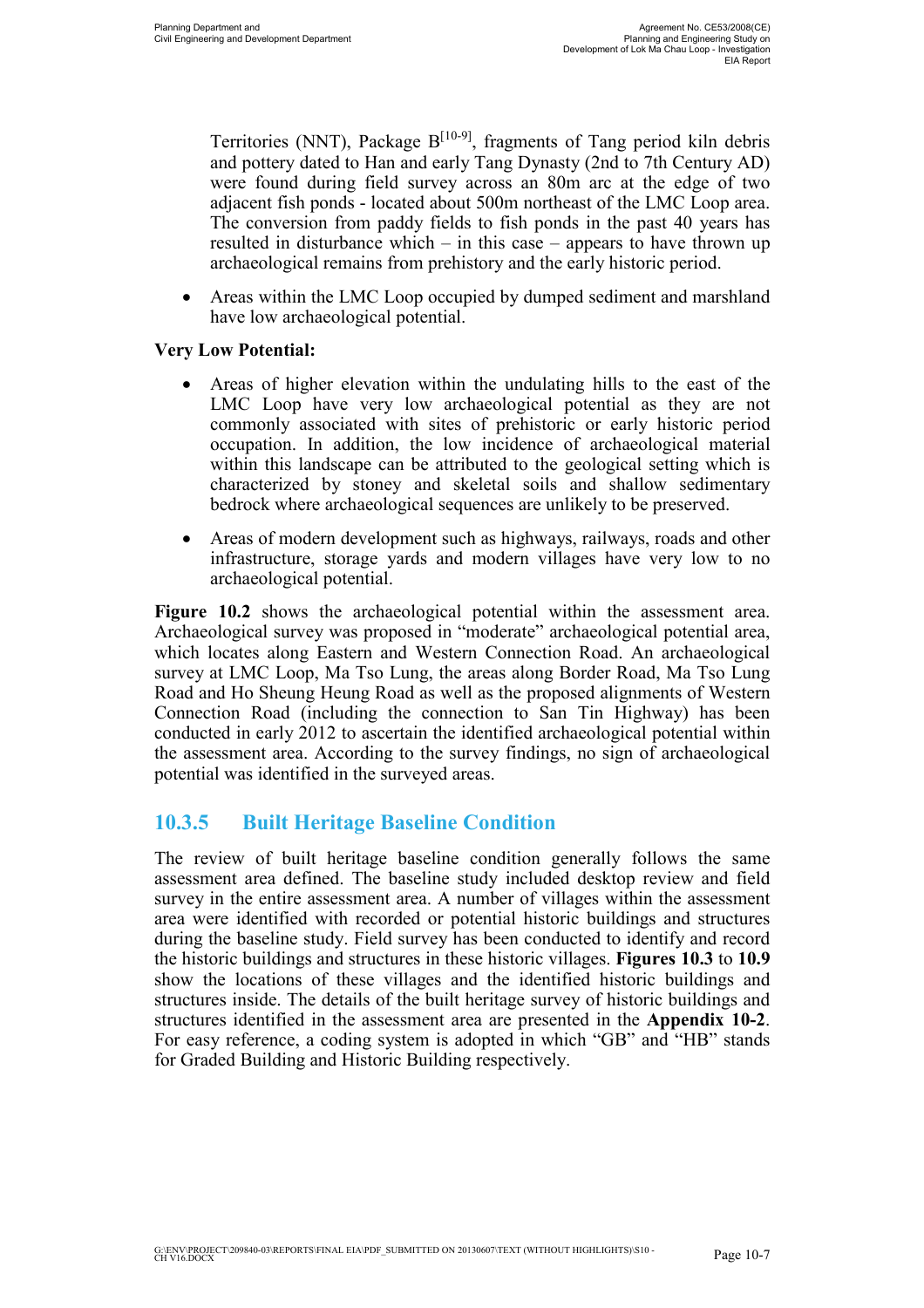### 10.3.6 Historic Villages

### 10.3.6.1 Lok Ma Chau Tsuen (落馬洲村) (HB-1-01 to HB-1-12, GB-3)

LMC Tsuen (Figure 10.4) is situated at the north foothill of the knoll where the LMC Police Station is located. It was established by the Cheungs (張氏) from Wong Bui Ling (黃背嶺) of Shenzhen. They came to the area and established the village in the early Ming dynasty. They left during the Coastal Evacuation in the early Qing dynasty, and returned after the abolishment of the Edict of the Coastal Evacuation a few years later. The village is said to have a history of over 500 years. The villagers have constructed fishponds on the swampy area along the south coast of Shenzhen River. They rear fresh-water fish and carry out farming in the area. Some fishermen living nearby rent fishponds from them.

The village is formed by rows of village houses, a traditional style of village establishment. There are eight main rows of village houses. While many of the buildings are modern styled two-storey residential houses, quite a number of historic old village houses built with green bricks can still be found in the village. Twelve (12) historic buildings (HB-1-01 to HB-1-12) and one (1) graded historic building (GB-3) were recorded at LMC Tsuen (in Appendix 10-2 and Figure 10.4). These historic buildings are mainly one-hall-one-room structures, with enclosed courtyard or without courtyard. Many of the original appearance of the historic buildings are preserved such as the pitched tile roof and door canopies decorated with painting.

The current ancestral hall of the village is a two-hall-two chamber structure with enclosed courtyard named Mi Tak Study Hall (美德家塾) (GB-3), which is a Grade 2 historic building. Worships of the ancestors in spring and in autumn, and Dim Dang (點燈) Ceremony are carried out yearly in the Hall.

### 10.3.6.2 Pun Uk Tsuen (潘屋村) (HB-2-01 to HB-2-11)

Pun Uk Tsuen (Figure 10.5) is located about to 150m from WCR. It is established by the Puns (潘氏) from Siu Kwan (韶關) in the early 15th century. At that time, San Tin Area was occupied by the Lams (林氏), the Tsuis (徐氏), the Chans (陳 氏), the Tses (謝氏) and the Puns (潘氏), each founded a small village called Lam Uk, Tsui Uk, Chan Uk, Tse Uk and Pun Uk. Then the Mans  $(\nabla \mathfrak{F})$  of San Tin came. Later, the Lams, the Tsuis, the Chans, and the Tses left, leaving the Mans and the Puns who predominate in the area. Some descendants of the Puns moved to Sheung Tsuen (上村) of Kam Tin (錦田) and Shek Ha (石厦) of Huanggang (皇崗) in Shenzhen.

With the prosperity of the Mans, they occupied most of the San Tin Area. Pun Uk Tsuen remains a small village closed to Chau Tau Tsuen, a village founded by the Mans.

The village is formed by rows of village houses, a traditional style of village establishment. There are four main rows of village houses. Most the buildings in the village now are modern two-storey residential building. Eleven (11) historic buildings (HB-2-01 to HB-2-11) were recorded at Pun Uk Tsuen (in Appendix 10-2 and Figure 10.5).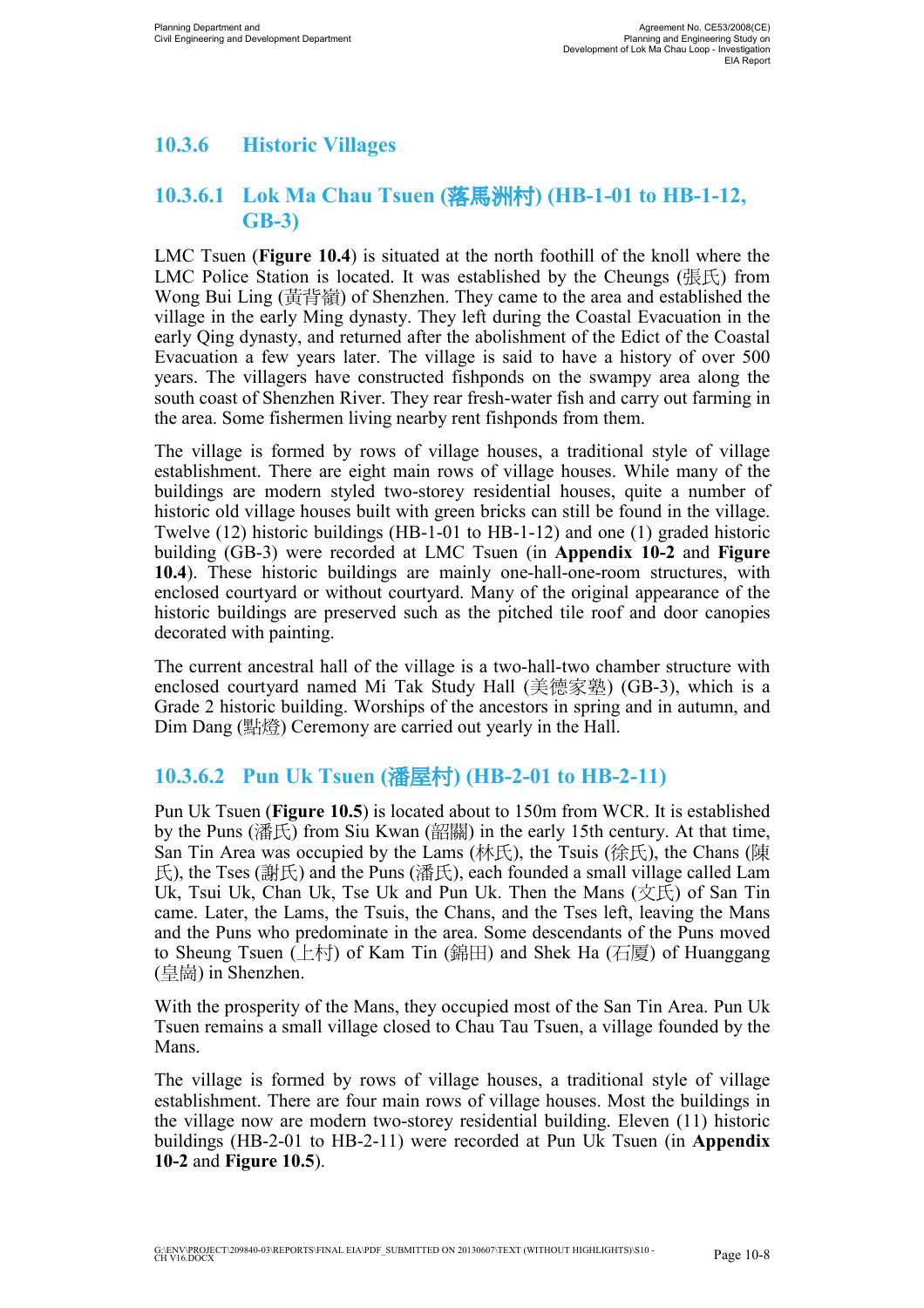The retained historic and traditional village houses are generally one-hall-oneroom type with enclosed courtyard structures built with green bricks or mud and red brick. Though the appearance of some of the historic buildings or structures are altered with modern construction such as corrugated metal roof or stainless steel gate, a number of them still retain their traditional characters with pitched tile roof and door canopies decorated with painting. There were also a vacated ancestral hall and an earth shrine.

### 10.3.6.3 Chau Tau Tsuen (洲頭村) (HB-3-01 to HB-3-19)

Chau Tau Tsuen (Figure 10.6) lies to the southeast of Pun Uk Tsuen. It is located about 160m from the slip road to San Tin interchange of WCR. It is established by the Mans in the early 15th century, a few years later than the Puns. The Mans originated from Jiangxi, they moved south into Guangdong, and settled in Ling Ha village in Shenzhen in the late 14th century. Then, in the early Ming dynasty (during the Yung Lo reign 1403-1424), they moved south and settled in San Tin. After nine generations, some of them moved away and formed the Chau Tau Tsuen.

The village was formed by rows of village houses. Most of the buildings now are modern styled two-storey residential buildings. Quite a number of historic and traditional old village houses are found in the village, which were mostly onehall-one room type with or without enclosed courtyard. Nineteen (19) historic buildings (HB-3-01 to HB-3-19) were recorded at Chau Tau Tsuen (in Appendix 10-2 and Figure 10.6)

Some of these old village houses were built with green bricks or mud and red bricks. Renovation of historic buildings with corrugated metal roof, new paint and plaster are quite common in Chau Tau Tsuen. Moreover, some of the historic buildings are in ruined. Given the size of the village, only very few of the remaining historic buildings are well preserved to their original appearance. The village contains two renovated concrete built study halls. Ting Si Study Hall  $(\#$ 士家塾) and Jik Sin Study Hall(積善書室). Ting Si Study Hall is used as the ancestral hall. Worships of the ancestors in spring and in autumn, and Dim Dang Ceremony are carried out yearly in the Hall. There was an iron old muzzleloading cannon in front of the Ting Si Study Hall. However, according to the site observation on 27 November 2009, the cannon has been removed from the village.

#### 10.3.7 Graded Buildings

Four graded buildings are located within the assessment boundary area which are LMC Police Station, MacIntosh Fort (Ma Tso Lung), Mi Tak Study Hall and Tung Shan Temple. The existing grading of these buildings are shown in Table 10.1.

|                                                                            | <b>Existing</b> | <b>Year of Construction /</b> |
|----------------------------------------------------------------------------|-----------------|-------------------------------|
| <b>Graded Building</b>                                                     | Grading         | <b>Restoration</b>            |
| <b>LMC Police Station</b><br>(GB-1 in Appendix 10-2 and Figure 10.7)       |                 | Built in 1915                 |
| MacIntosh Fort (Ma Tso Lung)<br>$(GB-2)$ in Appendix 10-2 and Figure 10.8) |                 | Built in 1949 to 1953         |

Table 10.1 Graded buildings (as of 23 November 2011) within the assessment boundary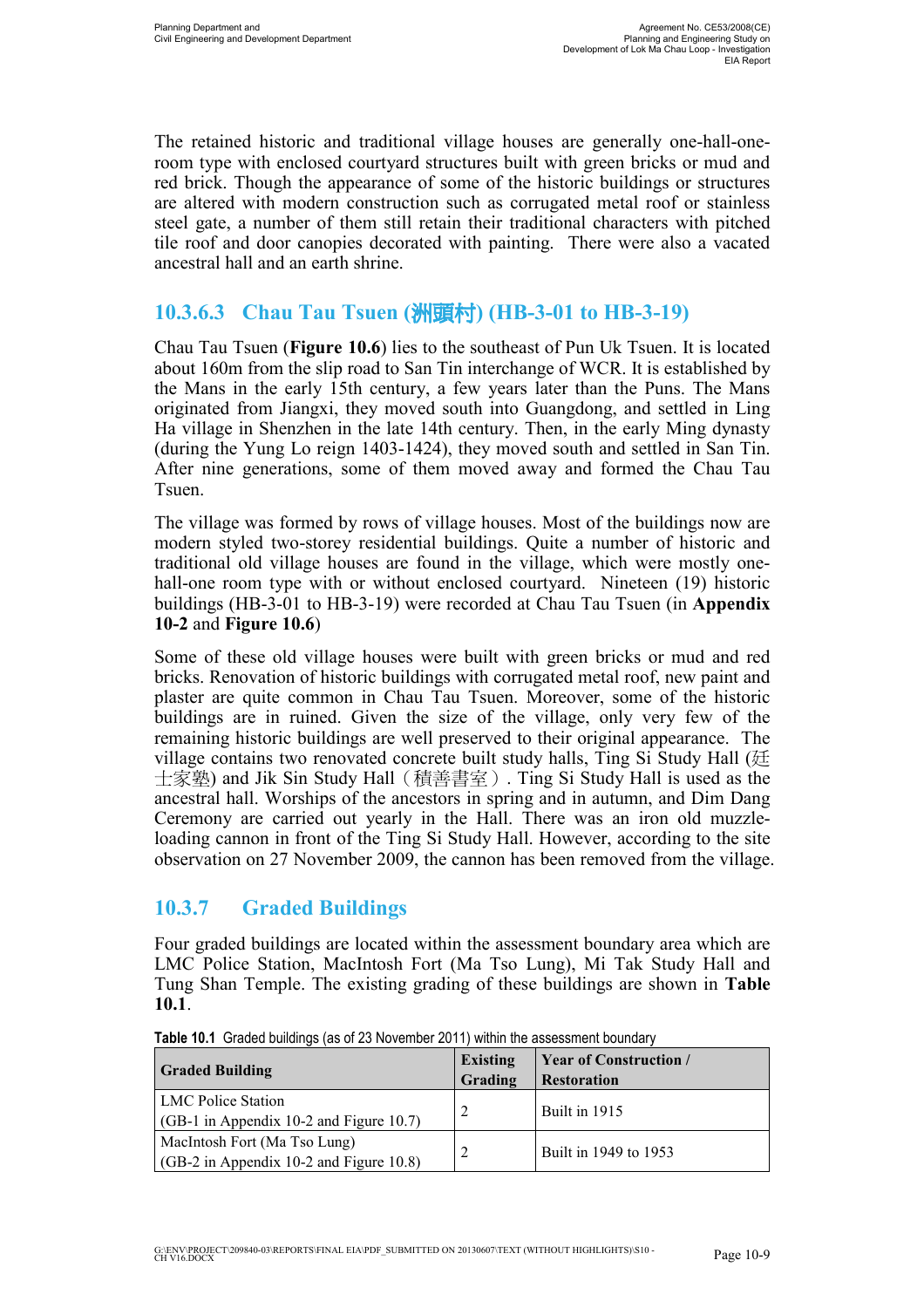| <b>Graded Building</b>                                          | <b>Existing</b><br>Grading | <b>Year of Construction</b> /<br><b>Restoration</b> |
|-----------------------------------------------------------------|----------------------------|-----------------------------------------------------|
| Mi Tak Study Hall<br>$(GB-3)$ in Appendix 10-2 and Figure 10.4) |                            | Probably built in 1870s                             |
| Tung Shan Temple<br>(GB-4 in Appendix 10-2 and Figure 10.9)     |                            | Built before 1894                                   |

## 10.3.7.1 Lok Ma Chau Police Station (落馬洲警署)

LMC Police Station (GB-1, Photos 49 to 51 in Appendix 10-2) lies on a knoll behind LMC Tsuen. It faces Huanggang and was built in 1915 on the site of the former San Tin Police Station. According to the assessment of the 1,444 historic buildings in Hong Kong released on 23 November 2011, it is currently a Grade 2 historic building. The station is still in use, and it guards the boundary area from LMC to Kwu Tung (古洞).

### 10.3.7.2 MacIntosh Fort (Ma Tso Lung) (麥景陶碉堡(馬草壟))

MacIntosh Fort (GB-2, **Photo 52** in **Appendix 10-2**) at Ma Tso Lung is one of the seven MacIntosh Forts built on the border between Hong Kong and mainland China between 1949 and 1953. In face of an influx of refugees from mainland China during the 1940s to 50s, Duncan William MacIntosh (D.W. MacIntosh), the commissioner of police then, decided to build a chain of observation posts (forts) on prominent hilltops along the Hong Kong – Shenzhen border to strengthen border defence against illegal immigrants in 1949. The forts were guarded day and night then. However, with the assistance of advance tele-communication and electronic device, six out of seven of them are remotely controlled nowadays.

MacIntosh Fort (Ma Tso Lung) is situated at the hill north of Ma Tso Lung Shun Yee San Tsuen and built of reinforced concrete. According to the assessment of the 1,444 historic buildings in Hong Kong released on 23 November 2011, it is currently a Grade 2 historic building.

### 10.3.7.3 Mi Tak Study Hall (美德家塾)

Mi Tak Study Hall (GB-3, Photos 16 to 18 in Appendix 10-2), also known as Hin Cheung Tong (衍昌堂), lies in the northeast of the LMC Tsuen. It was built in the 1870s. It is a traditional two-hall three-room type building, with foundations built of granite, and the walls constructed of green brick. It had been renovated in 1915. The name of the hall can be seen on top of the main gate. On the altar of the main hall of the building, there are about 100 ancestral tablets. It is still in use. Adjacent to the main building of Mi Tak Study Hall, there is an ancillary building, which was built in around 1870. The outer walls of the ancillary building are plastered with white paint. It was used as classroom of the village school, but is vacant now.

The two buildings had been used as a village school after the Japanese Occupation, and closed in the 1950s. The main building now used as an ancestral hall. Worships of the ancestors in spring and in autumn, and Dim Dang Ceremony are still carried out yearly in the Hall.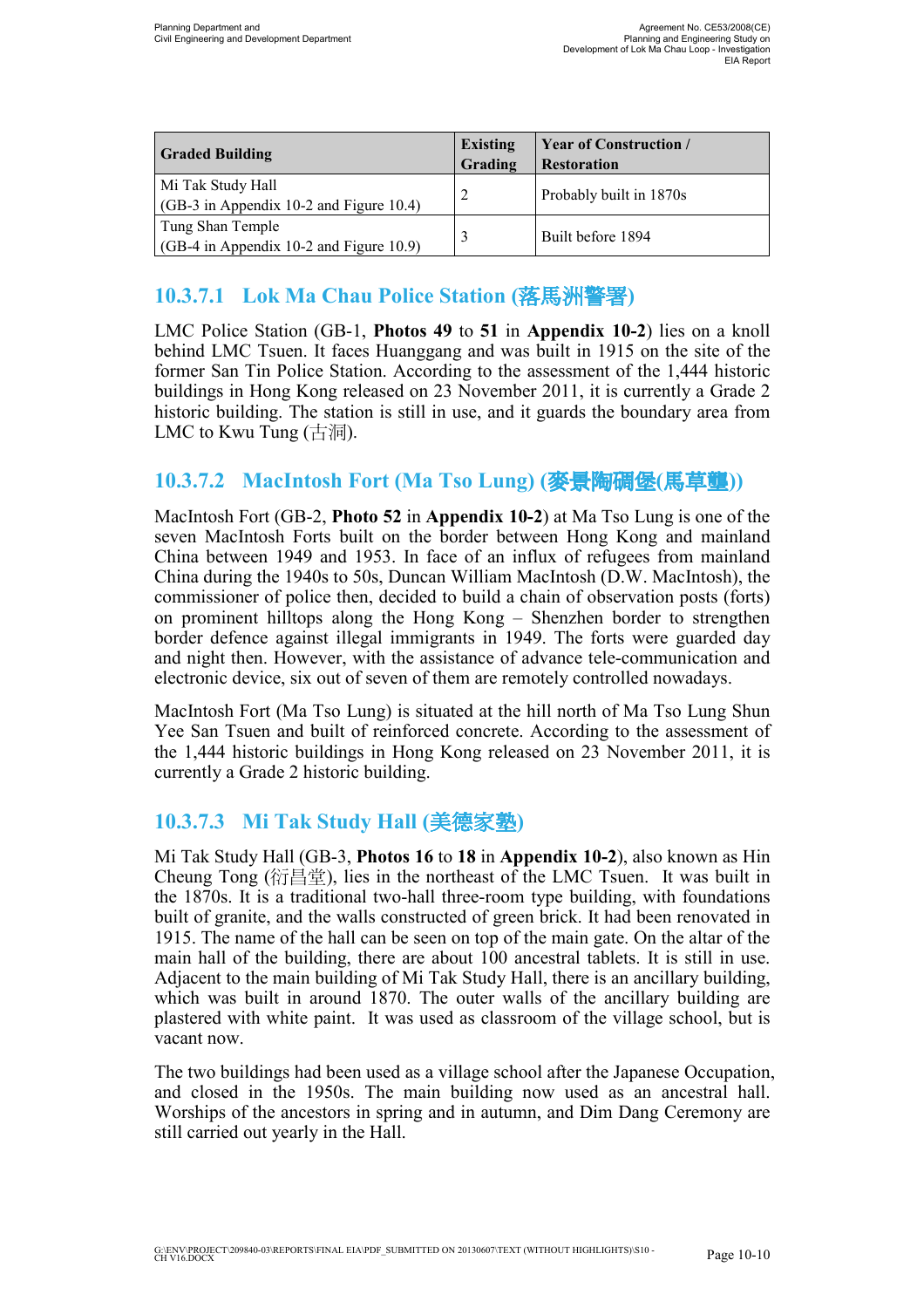Both the main and ancillary buildings are currently Grade 2 historic buildings according to the assessment of the 1,444 historic buildings in Hong Kong, which was released on 23 November 2011.

## 10.3.7.4 Tung Shan Temple (東山古廟)

Tung Shan Temple (GB-4, **Photo 53** in **Appendix 10-2**) in Wing Ping Tsuen ( $\hat{\mathcal{R}}$ ) 平村) of San Tin (新田) was built before 1894 (the 20th year of the Guangxu (光 緒) reign in the Qing (清) dynasty) according to a stone tablet record about its first renovation date. The temple serves the village alliance of the entire Mans  $(\dot{\chi})$ clans in San Tin area. The Mans are the descendents of Man Tin-shui (文天瑞), a blood brother of Man Tin-cheung (文天祥) who was a renowned patriot fighting with the Mongols to protect the Song Emperors in the late Southern Song (南宋) dynasty (1127-1279).

The main deity of the temple is Tin Hau (天后) and two others are Yeung Hau (楊 侯) and Lung Mo (龍母, Dragon Mother) on either side of the main hall. The left cockloft of front hall accommodates a Fui Sing Kok (魁星閣) for candidates to seek blessings to have successful results in the Civil Service Examination. The Fui Sing Kok has a round opening on the front wall. The right chamber of the front hall houses the Kwun Yam (觀音) and the Buddha and an Earth God (十地) deity is housed in the left chamber of the front hall.

Tung Shan Temple is a Qing vernacular building of a two-hall-one-courtyard plan of three bays, which has a symmetrical design. The courtyard of the temple is between the entrance and the main hall. The Tin Hau altar locates in the central axis in the middle of the main hall facing the entrance. The building is mainly constructed by green bricks. The walls and granite columns of the buildings support the pitched roofs, which is of timber rafters, purlins and clay tiles. The gables of the courtyard are with Ma Tau (馬頭, horse head) design. The main ridge has a dragon head moulding and others are with plastered geometric mouldings. Wall friezes on the front façade are with flowers moulding, landscape and plants. Wall paintings above the name board at the entrance are with flowers and plants and landscape motifs.

According to the assessment of the 1,444 historic buildings in Hong Kong released on 23 November 2011, it is currently a Grade 3 historic building.

### 10.3.8 Others

Apart from the villages with identified historic buildings and the historic buildings recorded by AMO mentioned above, the assessment area have been subjected to the baseline study. There is no historic village within LMC Loop and slips road from WCR to San Tin Highway. Thus, survey was conducted along Direct Link to LMC Station, WCR and ECR only. The following locations had been surveyed (Figure 10.3) and no historic buildings were identified.

### 10.3.8.1 Ha Wan Tsuen (下灣村)

Ha Wan Tsuen (also known as Ha Wan San Tsuen) lies inside the assessment area, to the northwest of LMC Tsuen. Because of the poor living condition of the land, the old village of Ha Wan Tsuen was abandoned by the villagers who then moved to higher ground on the slope of the knoll further southeast. After 1950s, more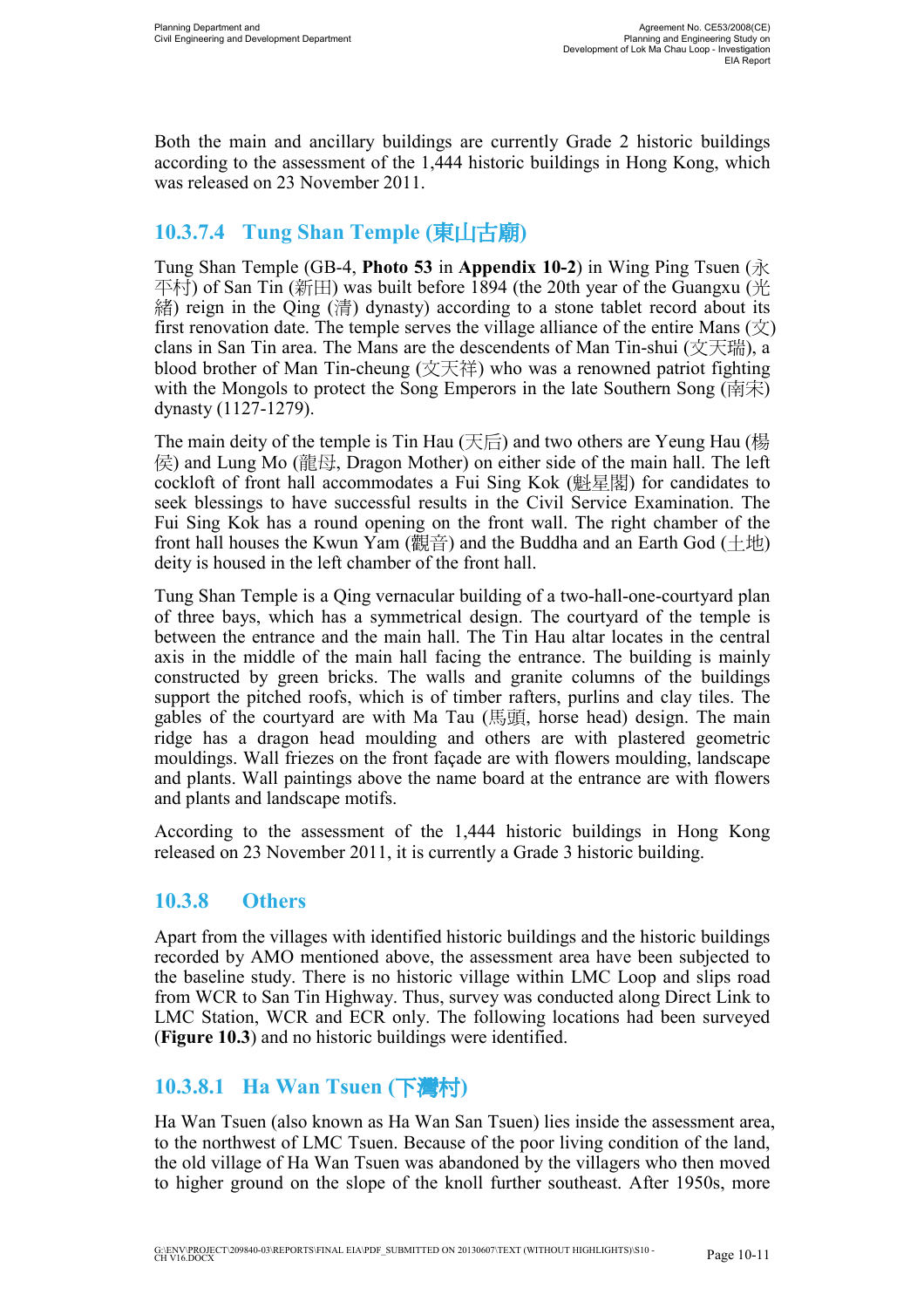people, of multi-clans (雜姓), arrived, and they repopulated Ha Wan Tsuen. The village is formed by scattered temporary squatters. The houses are two-storey with steel-plate roof. There are two playgrounds, one lies to the north and one lies to the south of the village. Villagers live on pond-fishing and intensive farming. There is no ancestral hall or temple in the village.

No historic building was found in the village.

### 10.3.8.2 Ha Wan Fisherman San Tsuen (下灣漁民新村)

Ha Wan Fisherman San Tsuen was set up by the old villagers of Ha Wan Tsuen. It lies inside the assessment area. With the arrival of a greater population, it developed outside the closed area, on the slope south of LMC Police Station. The village is well planned with temporary squatters built in rows. The houses are two-storey with steel-plate roof. There is no ancestral hall or temple.

No historic building was found in the village.

### 10.3.8.3 Ma Tso Lung Tsuen (馬草壟村), Ma Tso Lung Shun Yee San Tsuen (馬草壟信義新村) and Ma Tso Lung San Tsuen (馬草壟新村)

Ma Tso Lung was composed of three villages, namely Ma Tso Lung Tsuen, Ma Tso Lung Shun Yee San Tsuen and Ma Tso Lung San Tsuen. These villages are located within the proposed Eastern Connection Road assessment area.

Ma Tso Lung Tsuen was established by multi-clans with the Lams (林氏) as the majority. The old village lay on low-lying area and flooding happened frequently. In the 1950s, Ma Tso Lung Shun Yee San Tsuen was built on higher ground, to the north-east of the old village and people resettle there. Ma Tso Lung Tsuen was later in ruined and no longer exist. Some people also moved to the higher ground to the south of Ma Tso Lung Shun Yee San Tsuen and formed Ma Tso Lung San Tsuen.

The people there believe in Buddha and Kwun Yam but no temple or monastery was found there. To the south of Ma Tso Lung San Tsuen, at a place called She Ling (蛇嶺), there was a school called Lung Kai School (龍溪學校). It had been abandoned for long.

No historic building was found in the area.

### 10.3.8.4 Tai Law Hau (大羅口)

Tai Law Hau positioned within the assessment area. It is also known as Ngau Kok Shan (牛角山). There is a police watch post built in the 1980s.

No historic building was found in this area.

### 10.3.8.5 Ping Hang (坪坑)

Ping Hang is situated inside the Study Area. It is a small hamlet with only a few temporary squatters. It was established in the 1980s. The people are fishermen who live on fish and oysters from the ponds they established.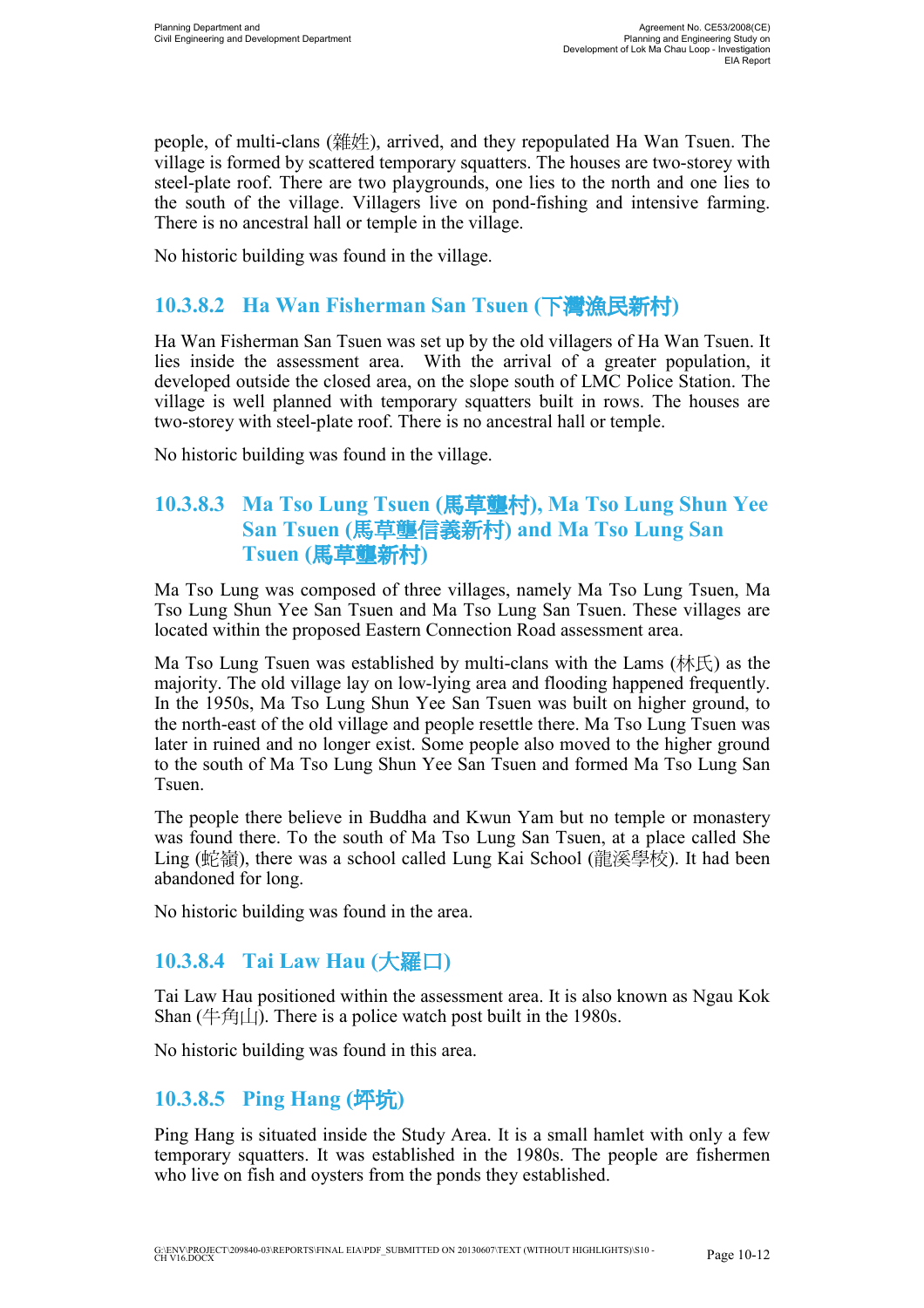No historic building was found in the hamlet.

## 10.4 Assessment Methodology

As stipulated in Clause 3.4.11 of the EIA Study Brief, a Cultural Heritage Impact Assessment including archaeological impact assessment and built heritage impact assessment would be undertaken to identify the potential impacts on sites of cultural heritage, historical buildings and structures arising from the development of LMC Loop and its associated infrastructures. The assessment methodology would be in accordance with the Guidelines for Cultural Heritage Impact Assessment in Appendix C of the EIA Study Brief and Annexes 10 and 19 of TM-EIAO.

Impacts on existing and potential heritage resources within 300m from the Project were identified and recorded during the baseline review. Within the 300m assessment area, Designated Projects included in the cultural heritage impact assessment have been identified.

The identified impacts would be classified into five levels of significance based on type and extent of the effects:

- a) Beneficial if the project will enhance the preservation of the heritage site(s);
- b) Acceptable if the assessment indicates that there will be no significant effects on the heritage site $(s)$ ;
- c) Acceptable with mitigation measures if there will be some adverse effects, but these can be eliminated, reduced or offset to a large extent by specific measures;
- d) Unacceptable if the adverse effects area considered to be too excessive and are unable to mitigate practically;
- e) Undetermined if the significant adverse effects are likely, but the extent to which they may occur or may be mitigated cannot be determined from the study.

#### 10.4.1 Construction Phase

Impacts, both direct and indirect, and their physical extent, on sites of cultural heritage arising from the Project during the construction phase would be identified. Direct impacts are such as direct loss, destruction or disturbance in whole or in part of the cultural heritage permanently or temporarily due to the proposed construction works. Preservation in totality must be taken as the first priority in assessing these impacts and devising mitigation measures.

Indirect impacts are such as adverse visual impact on built heritage, potential damage to the physical fabric of archaeological remains, historic buildings or historic landscapes through air pollution, change of ground water level, vibration, and ecological damage.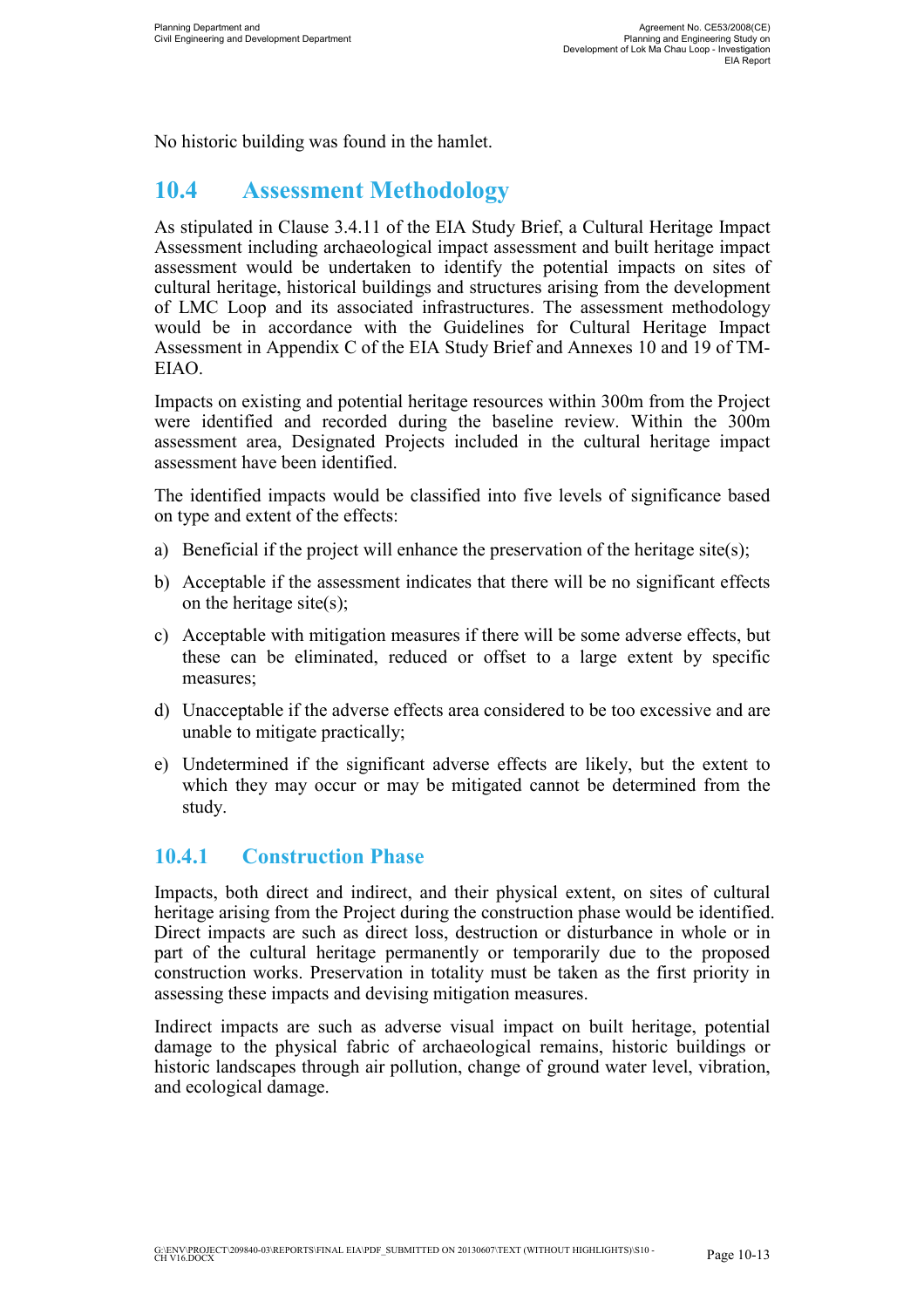### 10.4.2 Operational Phase

Impacts, both direct and indirect, and their physical extent, on sites of cultural heritage arising from the Project during the operational phase would be identified. Impacts are such as direct loss, destruction or disturbance in whole or in part of the cultural heritage, impact on its setting or impinging on its character through inappropriate siting or design, potential damage to the physical fabric of archaeological remains, historic buildings or historic landscapes through air pollution, change of ground water level, vibration, ecological damage, new recreation or other daily needs to be caused by the new development.

## 10.5 Identification and Evaluation of Impact

The cultural heritage impact assessment has covered the entire Project including the following DPs (as shown in Figure 2.1a) as follows:-

- LMC Loop:
	- Ecological Area (DP1)
	- Drainage System under Internal Transport Networks (DP4)
	- Sewage Treatment Works (DP5)
	- Other non-DP components (refer to Section 2)
- Associated Infrastructures outside LMC Loop:
	- Western Connection Road (DP2);
	- Direct Linkage to LMC Station (DP3);
	- Eastern Connection Road (DP6); and
	- Flushing Water Service Reservoir (DP7).

### 10.5.1 Desktop Review

Antiquities and Monuments Office (AMO) maintains a list of known and potential sites of cultural heritage which is being updated from time to time. This list can be consulted at the AMO, or EPD's EIAO Register Office. However, the list is not meant to be exhaustive, nor is the information contained therein comprehensive, particularly in the case of sites of archaeological interest or cultural features buried underground. Other useful sources of relevant information include the tertiary institutions (e.g. the Hong Kong Collection at the University of Hong Kong Library, Departments of History and Architecture at the University of Hong Kong and the Chinese University of Hong Kong), public libraries and archives (e.g. the LCSD's reference libraries, the Public Records Office), District Offices, District Lands Offices and Land Registries, etc.

### 10.5.2 Terrestrial Archaeology Survey

A general field inspection was conducted to assess existing or potential terrestrial sites of archaeological interest as follows:

• A field visit to accessible areas of known terrestrial archaeology within the Project and a 300m buffer around the Project.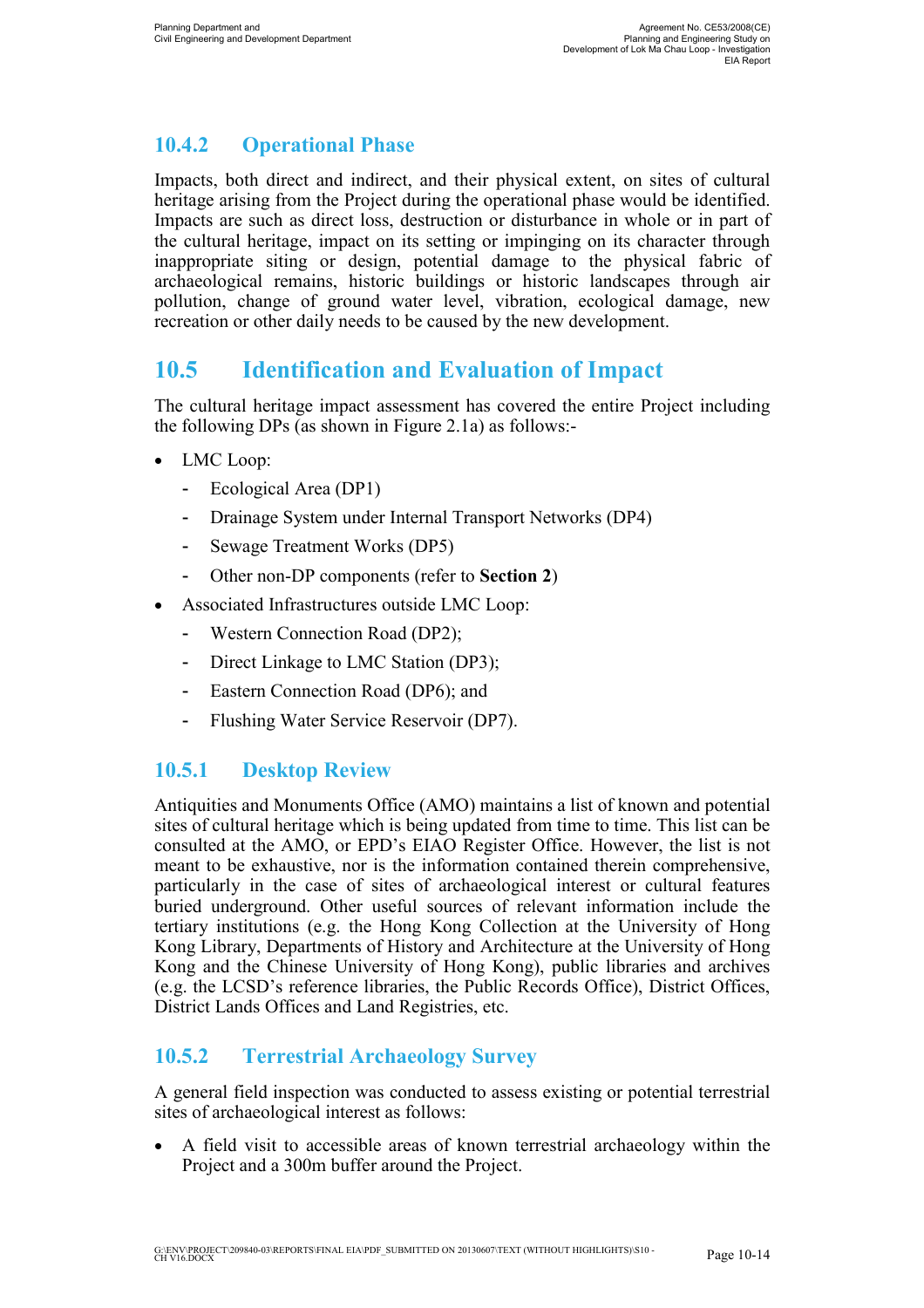- A reconnaissance field scan of natural land undisturbed in the recent past in detail with special attention paid to areas of exposed soil as a possible source of artefacts;
- Assemble relevant bibliography and the sources of information about terrestrial sites within the 300m assessment boundary.
- An archaeological survey in government lands at LMC Loop, Ma Tso Lung, the areas along Border Road, Ma Tso Lung Road and Ho Sheung Heung Road (along Eastern Connection Road) as well as the proposed alignments of Western Connection Road has been conducted in early 2012. The survey details were reviewed by professional archaeologist and license from the Antiquities Authority was obtained prior to commencement of archaeological field investigations (Appendix 10-3).

From the desktop review of the Lok Ma Chau study area and its 300m buffer, no recorded sites of archaeological interest were found within the area. Therefore, no direct or indirect impact on sites of archaeological interest is anticipated by the Project. In addition, no sign of archaeological potential was identified along Eastern Connection Road from the archaeological survey in 2012 and that of Drainage Improvement in the Northern New Territories – Package B (2004). Due to the similarity of geographic conditions and landuse, the survey results at government lands are also applicable to the entire portion of Eastern Connection Road and Flushing Water Service Reservoir. The survey report is attached in Appendix 10-3.

Although no test pits and augar holes were conducted on Western Connection Road as a result of access constraints, archaeological potential of the sites are not anticipated based on findings As follows:

- Existing archaeological survey results at Pun Uk Tsuen and Chau Tau Tsuen  $\frac{[10-8]}{[10-8]}$  concluded that no sign of archaeological potential was identified.
- The archaeological survey results at Hill West of Pun Uk Tsuen and South of Castle Peak Road of Sheung Shui to Lok Ma Chau Spur Line EIA Report (2002) concluded that no sign of archaeological potential was identified.
- Field scan was conducted in part of the survey area along the proposed alignments of Western Connection Road in the archaeological survey findings given in Appendix 10-3 with no discovery of archaeological finds; and
- Field scan, auger holes and test pits were conducted at the Government Land of the survey area at Ma Tso Lung and along Border Road, Ma Tso Lung Road and Ho Sheung Heung Road in the archaeological survey findings given in Appendix 10-3 with no discovery of archaeological finds. Due to similarity of geographic conditions, history and landuse, the same is anticipated along Western Connection Road.

According to the above, the archaeological potential on Western Connection Road would be similar to that of Eastern Connection Road. Thus, the overall archaeological impact arising from the proposed construction of both Eastern Connection Road and Western Connection Road is negligible.

Refer to Sections 10.3.2 and 10.3.4, the archaeological potential is considered as low and thus the impact is negligible for the below other project components:

LMC Loop: Occupied by dumped sediment and marshland have low archaeological potential.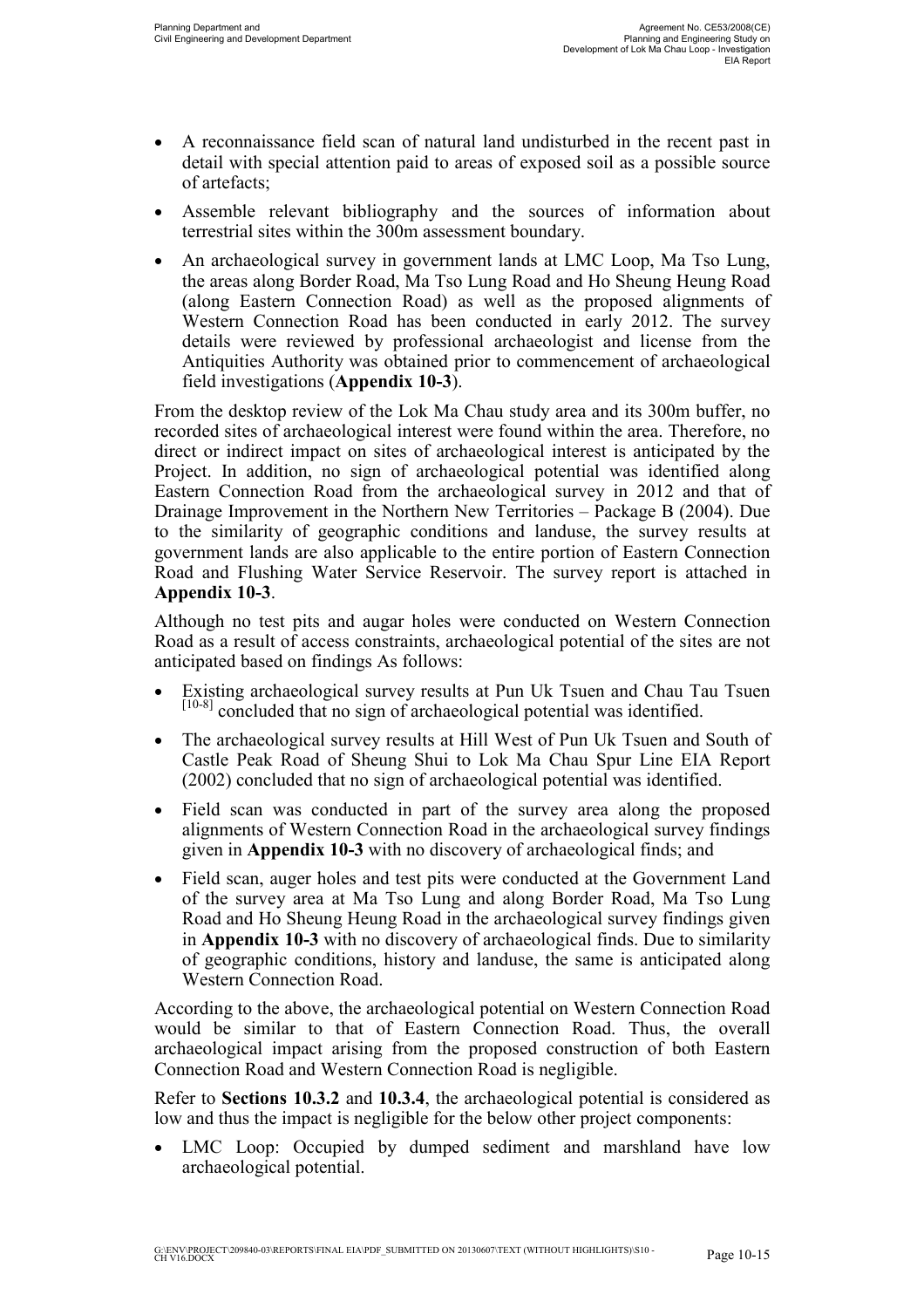- Direct Link to LMC Station: Fishponds and paddy fields (agricultural land) which surround the LMC Loop and the off-site areas for ecological compensation under the Shenzhen River Regulation project or LMC Spur Line have low archaeological potential.
- Slip roads to San Tin Interchange: Areas of modern development such as highways, railways, roads and other infrastructure, storage yards and modern villages have very low to no archaeological potential.
- Off-side ecological compensation areas (Figure 2.1c): The fishpond compensations will require normal fishpond operations on existing ponds, where formed after river trainings. Fishponds and paddy fields (agricultural land) which surround the LMC Loop and the off-site areas for ecological compensation under the Shenzhen River Regulation project or LMC Spur Line have low archaeological potential.

### 10.5.3 Built Heritage Survey

A built heritage impact assessment was conducted in general accordance with the Guidelines for Cultural Heritage Impact Assessment provided in Appendix C of the EIA Study Brief as follows:

- A field visit to sites of recorded and potential built heritage within the Project and 300m buffer. This includes sites of cultural heritage, such as relics, historic buildings and structures within the Project area.
- Establish photographic records of each historic building or structure as well as the surroundings of each historic building or structure.
- Interview with local elders and other informants on the local historical, architectural, anthropological and other cultural information related to the historic buildings and structures.
- Prepare maps showing the boundary of each historic building or structure.

### 10.5.4 Impact Assessment

From the desktop review and field survey of built heritage, no declared monuments, graded buildings and built heritages were identified within the project boundary. Therefore, no direct impact on built heritage is anticipated from the LMC Loop and the associated external infrastructures such as WCR, ECR, Direct Link to LMC Station and Flushing Water Service Reservoir.

It is expected that potential indirect visual impacts to some built heritages at Lok Ma Chau Tsuen, Pun Uk Tsuen, Chau Tau Tsuen and the Lok Ma Chau Police Station may occur during the operational phase. A summary of impact assessment is given in Table 10.2.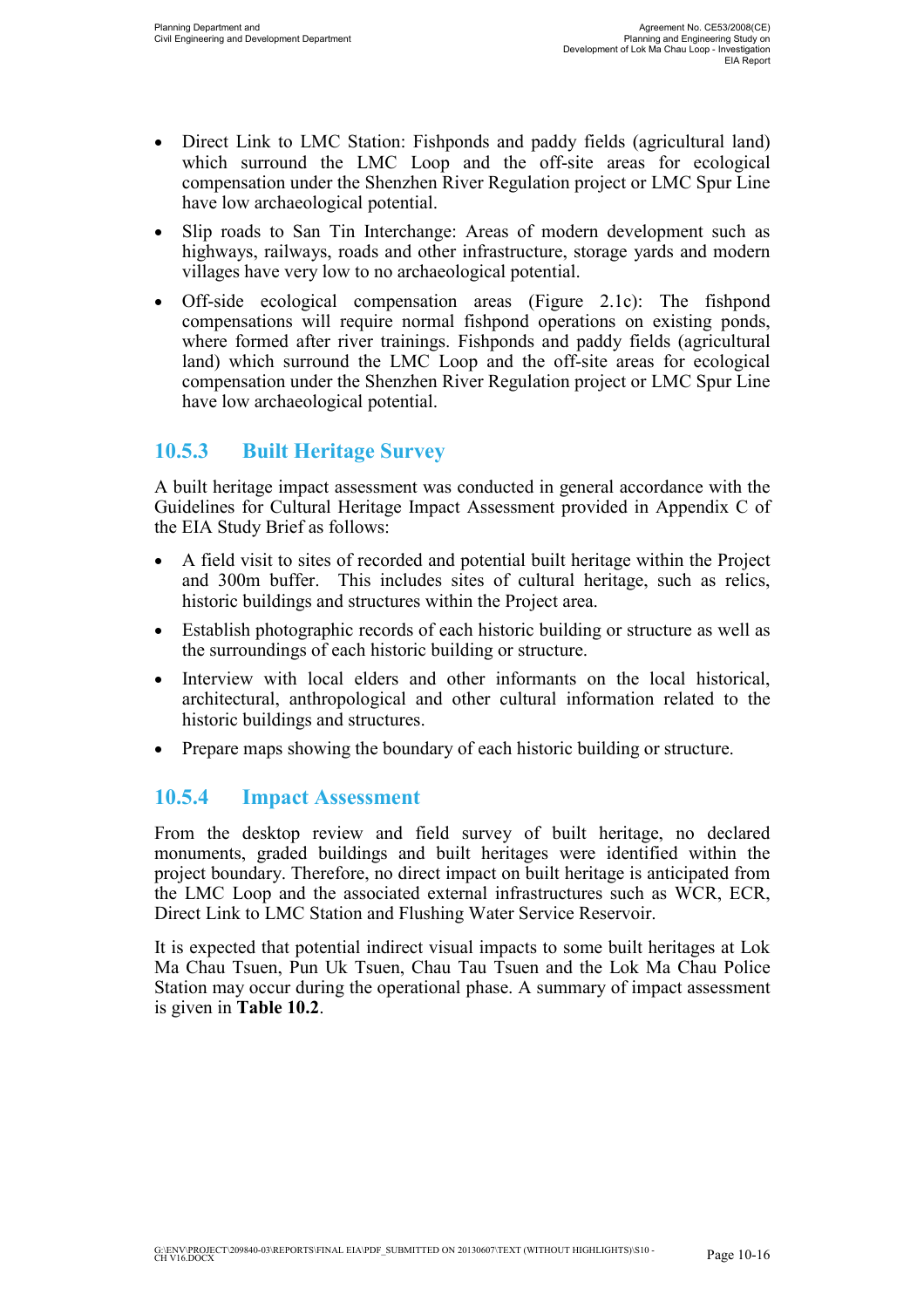#### Table 10.2 Summary of impact assessment for cultural heritage from the Project

|                                                                  | Horizontal<br><b>Description of</b>             | <b>Construction Phase</b>                               |                                                                                                  |                                                                                                                                                                                                 | <b>Operational Phase</b>     |                                                                                                  |                                                                                           |                                                                                                                                             |  |
|------------------------------------------------------------------|-------------------------------------------------|---------------------------------------------------------|--------------------------------------------------------------------------------------------------|-------------------------------------------------------------------------------------------------------------------------------------------------------------------------------------------------|------------------------------|--------------------------------------------------------------------------------------------------|-------------------------------------------------------------------------------------------|---------------------------------------------------------------------------------------------------------------------------------------------|--|
| <b>Cultural Resource</b>                                         | proposed works<br>in the vicinity               | distance from<br>proposed<br>works                      | <b>Direct impacts</b>                                                                            | <b>Indirect</b><br>impacts                                                                                                                                                                      | <b>Mitigation</b><br>measure | <b>Direct impacts</b>                                                                            | <b>Indirect</b><br>impacts                                                                | <b>Mitigation</b><br>measure                                                                                                                |  |
| Sites of archaeological interest                                 |                                                 |                                                         |                                                                                                  |                                                                                                                                                                                                 |                              |                                                                                                  |                                                                                           |                                                                                                                                             |  |
| None recorded<br>presence of sites of<br>archaeological interest | $\sim$ $\sim$                                   | $\sim$ $\sim$                                           | $ -$                                                                                             | $\sim$ $\sim$                                                                                                                                                                                   | $ -$                         | $=$ $=$                                                                                          | $\sim$ $\sim$                                                                             |                                                                                                                                             |  |
| <b>Villages with historic buildings</b>                          |                                                 |                                                         |                                                                                                  |                                                                                                                                                                                                 |                              |                                                                                                  |                                                                                           |                                                                                                                                             |  |
| LMC Tsuen (HB-1-01<br>to HB-1-12, GB-3)                          | LMC Loop /<br>Western<br><b>Connection Road</b> | $\sim$ 210 m                                            | No direct<br>impact is<br>identified as<br>the village is<br>outside the<br>project<br>boundary. | No indirect<br>impact from<br>construction<br>vibration as<br>there are no<br>large scale<br>underground<br>works and the<br>village is<br>considered far<br>away from<br>construction<br>site. | N/A                          | No direct<br>impact is<br>identified as<br>the village is<br>outside the<br>project<br>boundary. | Visual impact<br>from buildings<br>from LMC<br>Loop and<br>Western<br>Connection<br>Road. | Tree belts<br>could be<br>planted to<br>screen visual<br>impacts (see<br>Section 11 on<br>road side trees<br>and Section 12<br>on EA zone). |  |
| Pun Uk Tsuen (HB-2-<br>01 to HB-2-11)                            | Western<br><b>Connection Road</b>               | $~55m$ for HB-<br>$2 - 11$<br>$\sim$ 200m for<br>others | No direct<br>impact is<br>identified as<br>the village is<br>outside the<br>project<br>boundary. | No indirect<br>impact from<br>construction<br>vibration as<br>there are no<br>large scale<br>underground                                                                                        | N/A                          | No direct<br>impact is<br>identified as<br>the village is<br>outside the<br>project<br>boundary. | Visual impact<br>from Western<br>Connection<br>Road.                                      | Tree belts<br>could be<br>planted to<br>screen visual<br>impacts (see<br>Section 11 on<br>road side                                         |  |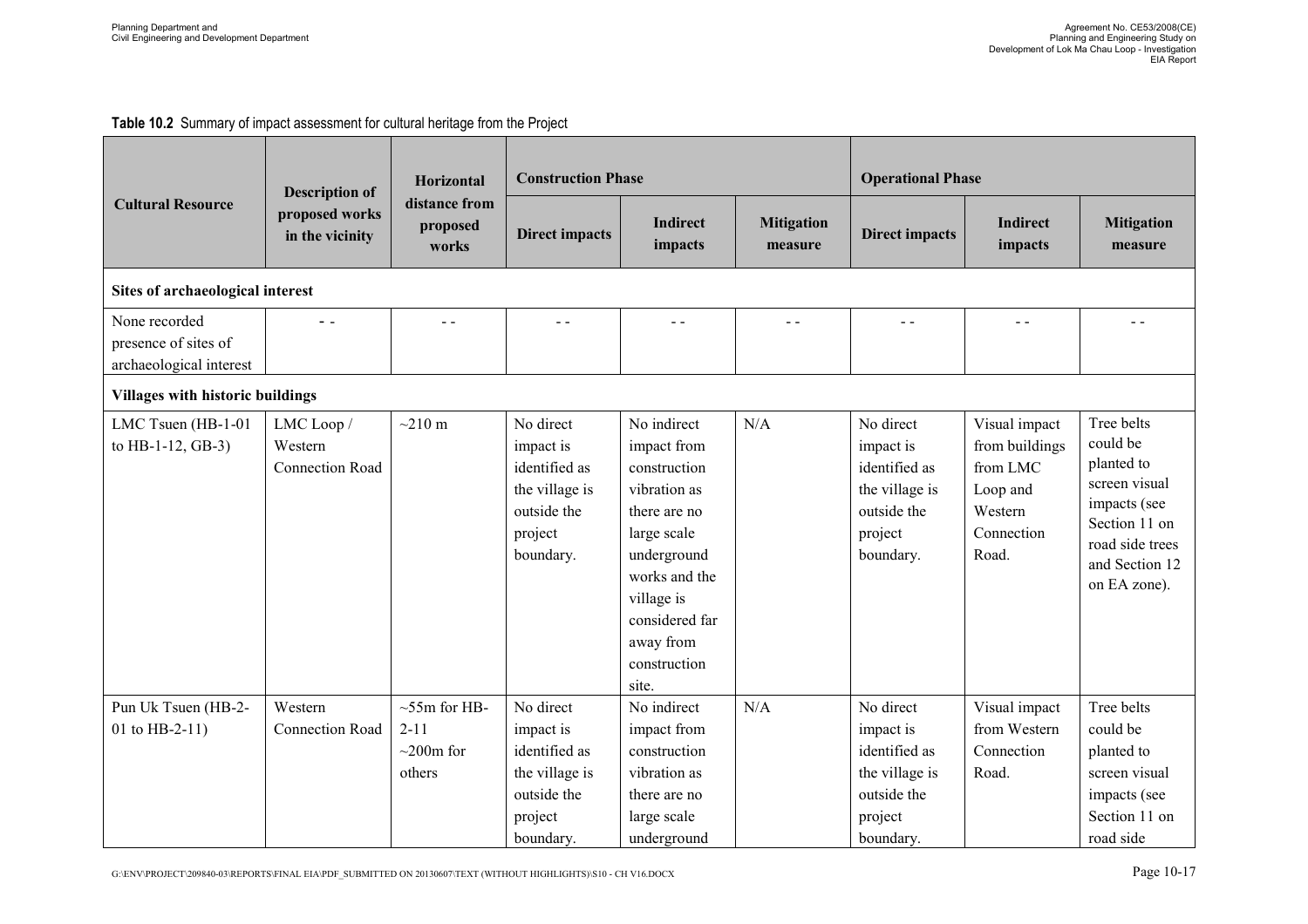|                                         | <b>Description of</b>             | Horizontal<br>distance from<br>proposed<br>works | <b>Construction Phase</b>                                                                         |                                                                                                                                                                                                 |                              | <b>Operational Phase</b>                                                                          |                                                      |                                                                                                                |
|-----------------------------------------|-----------------------------------|--------------------------------------------------|---------------------------------------------------------------------------------------------------|-------------------------------------------------------------------------------------------------------------------------------------------------------------------------------------------------|------------------------------|---------------------------------------------------------------------------------------------------|------------------------------------------------------|----------------------------------------------------------------------------------------------------------------|
| <b>Cultural Resource</b>                | proposed works<br>in the vicinity |                                                  | <b>Direct impacts</b>                                                                             | <b>Indirect</b><br>impacts                                                                                                                                                                      | <b>Mitigation</b><br>measure | <b>Direct impacts</b>                                                                             | <b>Indirect</b><br>impacts                           | <b>Mitigation</b><br>measure                                                                                   |
|                                         |                                   |                                                  |                                                                                                   | works and the<br>village is<br>considered far<br>away from<br>construction<br>site.                                                                                                             |                              |                                                                                                   |                                                      | trees).                                                                                                        |
| Chau Tau Tsuen (HB-<br>3-01 to HB-3-19) | Western<br>Connection Road        | $\sim$ 300 m                                     | No direct<br>impact is<br>identified as<br>the village is<br>outside the<br>project<br>boundary.  | No indirect<br>impact from<br>construction<br>vibration as<br>there are no<br>large scale<br>underground<br>works and the<br>village is<br>considered far<br>away from<br>construction<br>site. | N/A                          | No direct<br>impact is<br>identified as<br>the village is<br>outside the<br>project<br>boundary.  | Visual impact<br>from Western<br>Connection<br>Road. | Tree belts<br>could be<br>planted to<br>screen visual<br>impacts (see<br>Section 11 on<br>road side<br>trees). |
| <b>Graded buildings</b>                 |                                   |                                                  |                                                                                                   |                                                                                                                                                                                                 |                              |                                                                                                   |                                                      |                                                                                                                |
| <b>LMC Police Station</b><br>$(GB-1)$   | Western<br>Connection Road        | $\sim$ 250 m                                     | No direct<br>impact is<br>identified as<br>the building is<br>outside the<br>project<br>boundary. | No indirect<br>impact from<br>construction<br>vibration as<br>there are no<br>large scale<br>underground                                                                                        | N/A                          | No direct<br>impact is<br>identified as<br>the building is<br>outside the<br>project<br>boundary. | Visual impact<br>from Western<br>Connection<br>Road. | Tree belts<br>could be<br>planted to<br>screen visual<br>impacts (see<br>Section 11 on<br>road side            |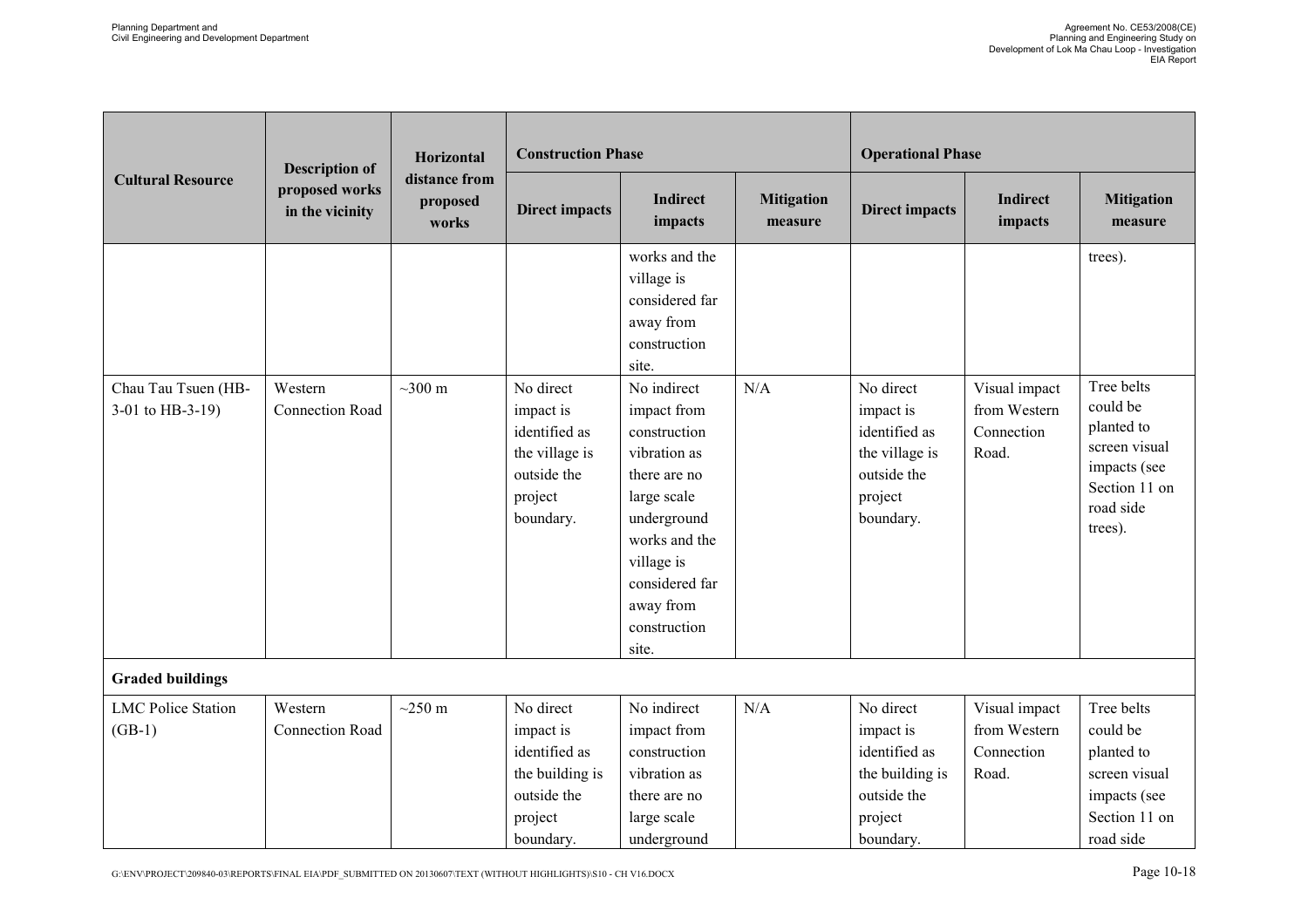|                                        | Horizontal                                                 | <b>Construction Phase</b>          |                                                                                                   |                                                                                                                                                                                                  | <b>Operational Phase</b>     |                                                                                                   |                                                                                                    |                                                                                                                                            |
|----------------------------------------|------------------------------------------------------------|------------------------------------|---------------------------------------------------------------------------------------------------|--------------------------------------------------------------------------------------------------------------------------------------------------------------------------------------------------|------------------------------|---------------------------------------------------------------------------------------------------|----------------------------------------------------------------------------------------------------|--------------------------------------------------------------------------------------------------------------------------------------------|
| <b>Cultural Resource</b>               | <b>Description of</b><br>proposed works<br>in the vicinity | distance from<br>proposed<br>works | <b>Direct impacts</b>                                                                             | <b>Indirect</b><br>impacts                                                                                                                                                                       | <b>Mitigation</b><br>measure | <b>Direct impacts</b>                                                                             | <b>Indirect</b><br>impacts                                                                         | <b>Mitigation</b><br>measure                                                                                                               |
|                                        |                                                            |                                    |                                                                                                   | works and the<br>building is<br>considered far<br>away from<br>construction<br>site.                                                                                                             |                              |                                                                                                   |                                                                                                    | trees).                                                                                                                                    |
| MacIntosh Fort (Ma<br>Tso Lung) (GB-2) | Eastern<br><b>Connection Road</b>                          | $\sim$ 200 m                       | No direct<br>impact is<br>identified as<br>the building is<br>outside the<br>project<br>boundary. | No indirect<br>impact from<br>construction<br>vibration as<br>there are no<br>large scale<br>underground<br>works and the<br>building is<br>considered far<br>away from<br>construction<br>site. | N/A                          | No direct<br>impact is<br>identified as<br>the building is<br>outside the<br>project<br>boundary. | No indirect<br>impact since<br>the<br>building/roads<br>has no direct<br>view from the<br>project. | No                                                                                                                                         |
| Mi Tak Study Hall<br>$(GB-3)$          | LMC Loop /<br>Western<br><b>Connection Road</b>            | ~180m                              | No direct<br>impact is<br>identified as<br>the building is<br>outside the<br>project<br>boundary. | No indirect<br>impact from<br>construction<br>vibration as<br>there are no<br>large scale<br>underground<br>works and the                                                                        | N/A                          | No direct<br>impact is<br>identified as<br>the building is<br>outside the<br>project<br>boundary. | Visual impact<br>from buildings<br>from LMC<br>Loop and<br>Western<br>Connection<br>Road.          | Tree<br>belts<br>could<br>be<br>planted<br>to<br>visual<br>screen<br>(see<br>impacts<br>Section 11 on<br>road side trees<br>and Section 12 |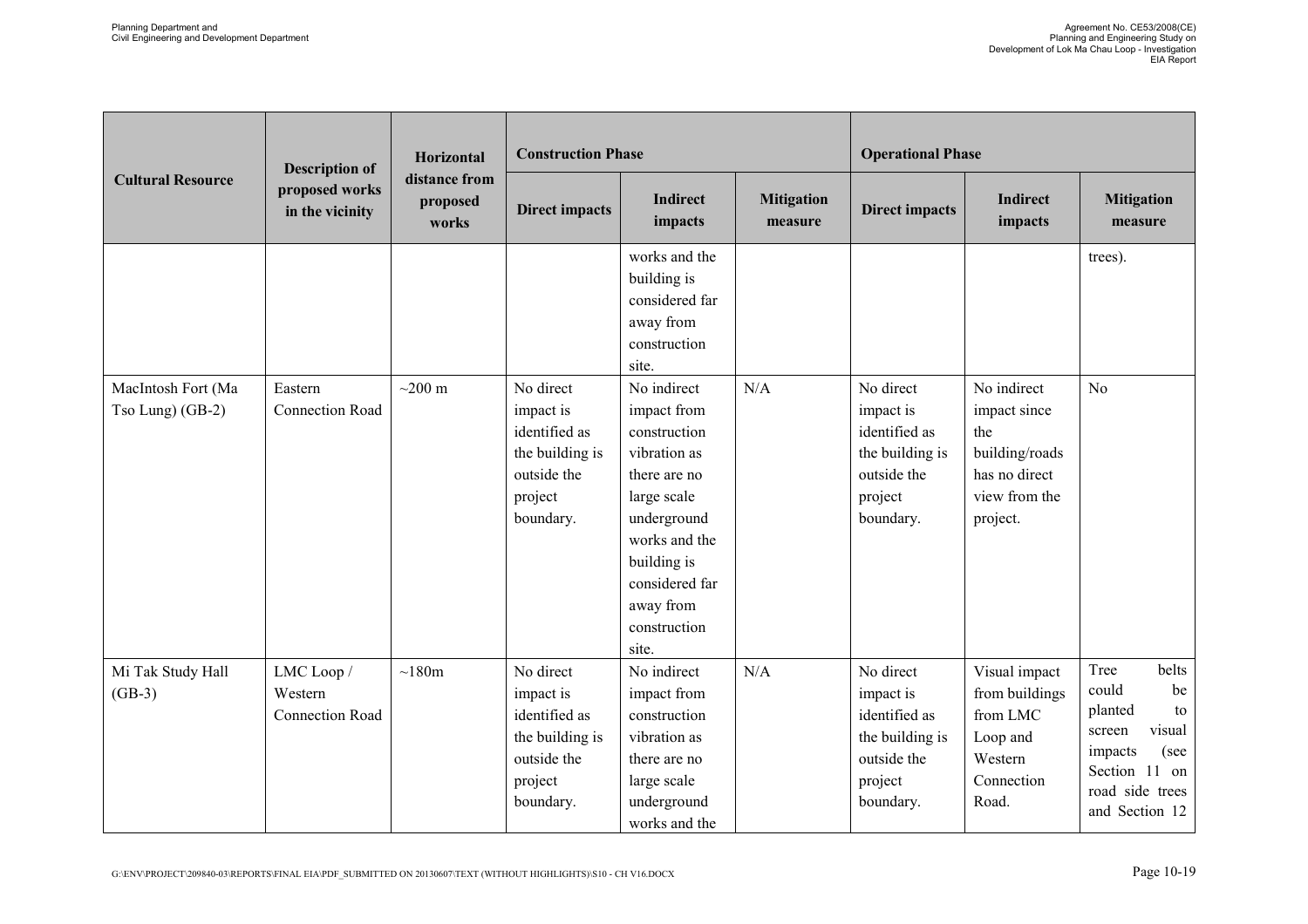|                              | <b>Description of</b><br>proposed works<br>in the vicinity               | Horizontal<br>distance from<br>proposed<br>works | <b>Construction Phase</b>                                                                         |                                                                                                                                                                                                  |                              | <b>Operational Phase</b>                                                                          |                                                                                                                                       |                              |
|------------------------------|--------------------------------------------------------------------------|--------------------------------------------------|---------------------------------------------------------------------------------------------------|--------------------------------------------------------------------------------------------------------------------------------------------------------------------------------------------------|------------------------------|---------------------------------------------------------------------------------------------------|---------------------------------------------------------------------------------------------------------------------------------------|------------------------------|
| <b>Cultural Resource</b>     |                                                                          |                                                  | <b>Direct impacts</b>                                                                             | <b>Indirect</b><br>impacts                                                                                                                                                                       | <b>Mitigation</b><br>measure | <b>Direct impacts</b>                                                                             | <b>Indirect</b><br>impacts                                                                                                            | <b>Mitigation</b><br>measure |
|                              |                                                                          |                                                  |                                                                                                   | building is<br>considered far<br>away from<br>construction<br>site.                                                                                                                              |                              |                                                                                                   |                                                                                                                                       | on EA zone).                 |
| Tung Shan Temple<br>$(GB-4)$ | Slip roads to San<br>Tin Interchange<br>under Western<br>Connection Road | $\sim$ 200m                                      | No direct<br>impact is<br>identified as<br>the building is<br>outside the<br>project<br>boundary. | No indirect<br>impact from<br>construction<br>vibration as<br>there are no<br>large scale<br>underground<br>works and the<br>building is<br>considered far<br>away from<br>construction<br>site. | N/A                          | No direct<br>impact is<br>identified as<br>the building is<br>outside the<br>project<br>boundary. | No indirect<br>impact since<br>the slip roads<br>to San Tin<br>Interchange<br>under WCR<br>has no direct<br>view from the<br>project. | No                           |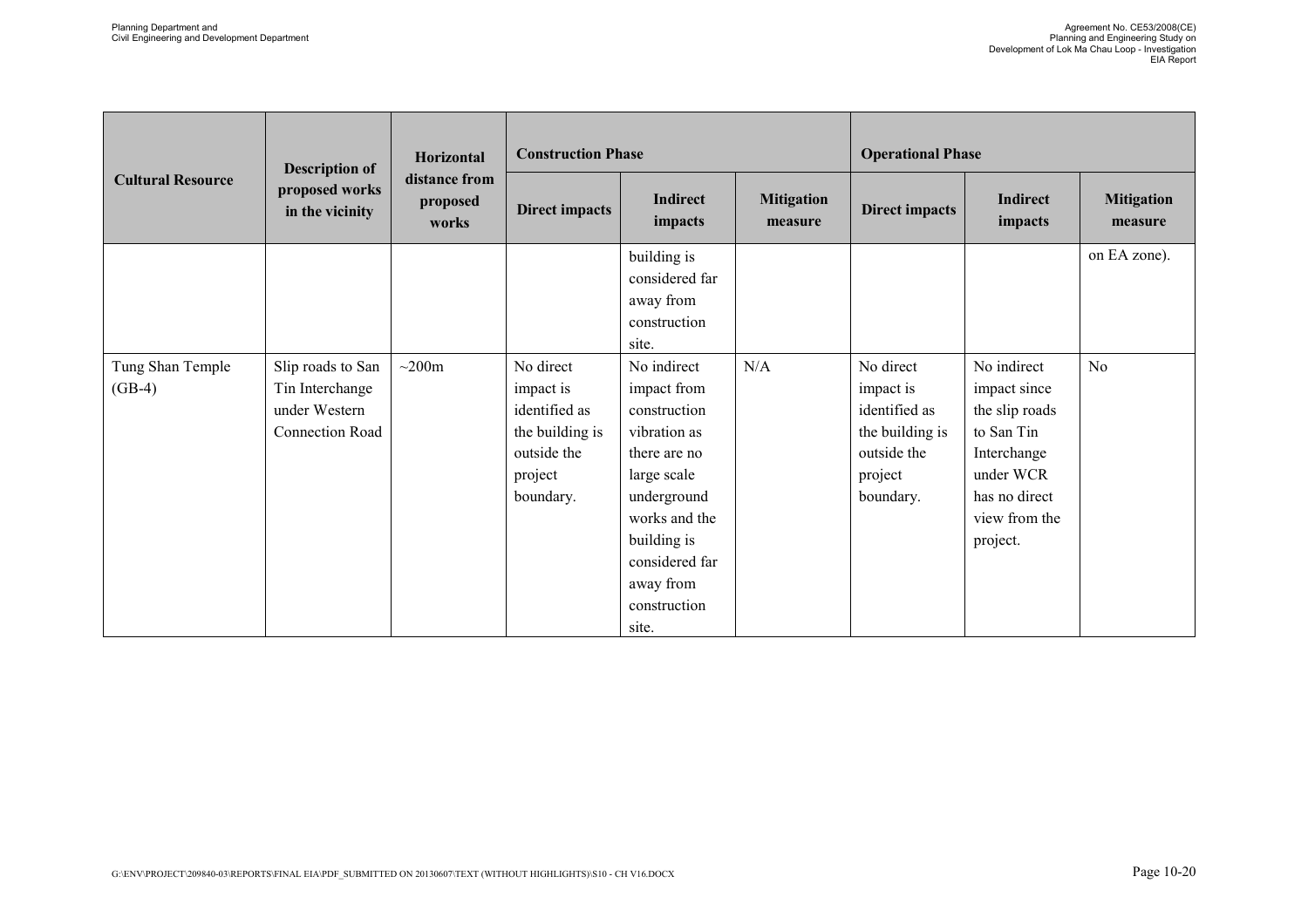## 10.6 Mitigation Measures

### 10.6.1 Construction Phase

Since there is no adverse impact on any site of archaeological interest, archaeological potential area, built heritage and declared monuments arising from the project, no mitigation measure is recommended for construction phase. However, the project proponent should inform the Antiquities and Monuments Office in case of discovery of antiquities or supposed antiquities in the course of excavation works, if any.

### 10.6.2 Operational Phase

No major disturbance impact to any site of archaeological interest, archaeological potential area, built heritages or declared monuments arising from the project during operational phase. There will be minor visual impact on the built heritages near LMC Loop and Western Connection Road from its surrounding development but it can be mitigated by providing plant screening.

## 10.7 Conclusion

The desktop review and field surveys of cultural heritage (archaeological heritage, built heritage and declared monument) within the 300m assessment area from the Project suggests that impacts from the Project are negligible.

The only potential impacts from the Project are the indirect visual impact on the built heritages near LMC Loop and Western Connection Road from its surrounding development but it can be mitigated by providing plant screening.

### 10.8 Reference

- [10-1] Irving, Richard and Brian Morton, 1988. A Geography of the Mai Po Marshes. Hong Kong: Hong Kong University Press.
- [10-2] CEDD, 2001. Planning and Development Study on North East New Territories; Technical Paper 13: Environmental Impact Assessment Draft Final Assessment Report.
- [10-3] Au Ka-fat (1997). General Investigations of the Cultural Finds in Hong Kong: Area 1 (Yuen Long District). Report submitted to the Antiquities and Monuments Office, Hong Kong.
- [10-4] Peacock, B.A.V. and T. Nixon (1986). Report of the Hong Kong Archaeological Survey. Report submitted to the Antiquities and Monuments Office, Hong Kong.
- [10-5] ERM (1999a). Main Drainage Channels and Poldered Village Protection Scheme for San Tin, NWNT: Environmental Impact Assessment Study – Final Assessment Report. ERM HK Ltd., Hong Kong.